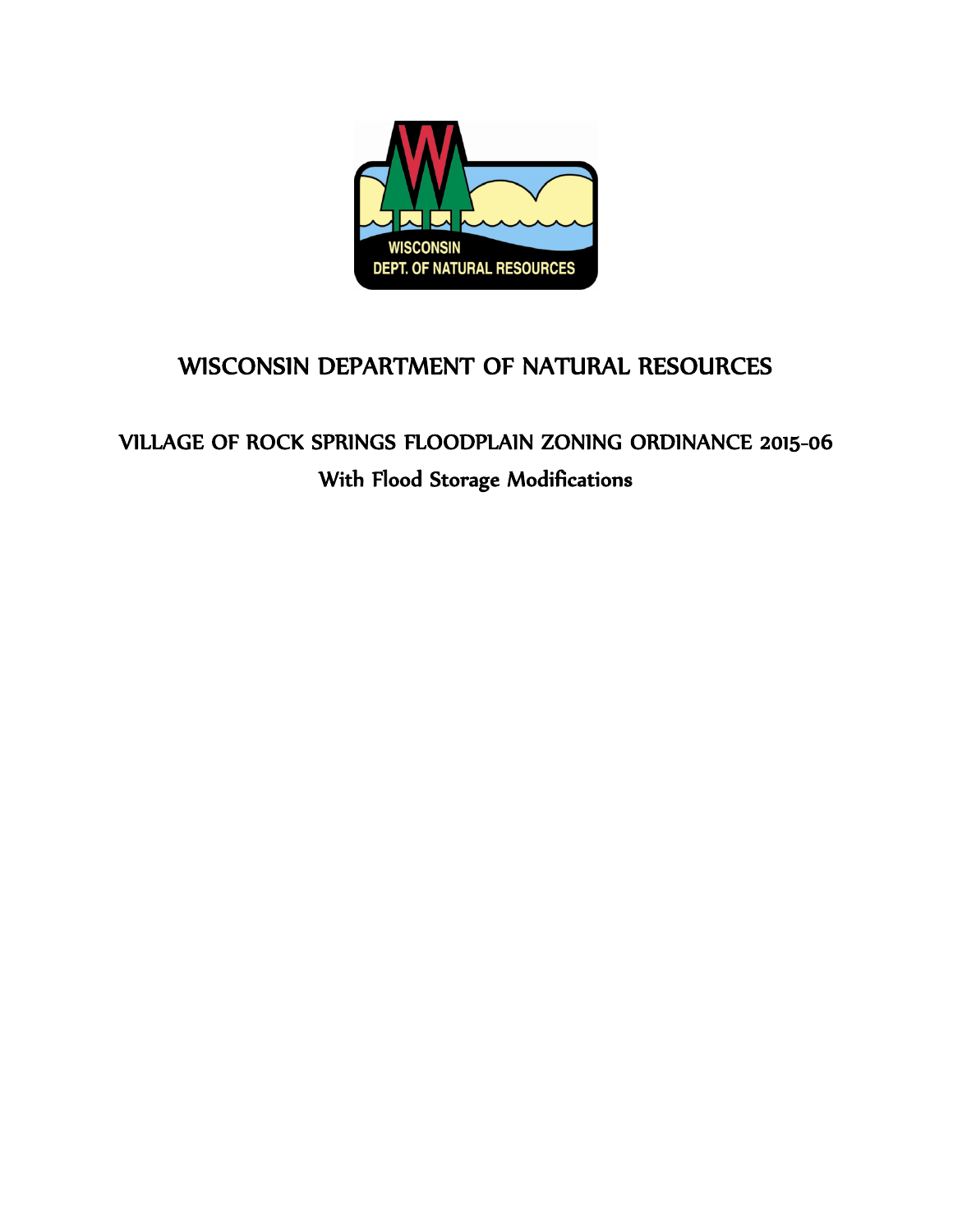### *Village of Rock Springs - Overview:*

### **Section**

| 1.4     | Village of Rock Springs                                                                                                                                                                                                    | 2  |  |  |
|---------|----------------------------------------------------------------------------------------------------------------------------------------------------------------------------------------------------------------------------|----|--|--|
| 1.5(2)  | OFFICIAL MAPS : Based on the FIS:<br>go to http://store.msc.fema.gov to access the FEMA Map Store)                                                                                                                         | 3  |  |  |
|         | Flood Insurance Rate Map (FIRM), panel numbers 55111C0356F, 55111C0357F,<br>dated 11/20/2013; with corresponding profiles that are based on the Flood<br>Insurance Study (FIS) dated 10/02/2015 (55111CV001C, 55111CV002C) |    |  |  |
| 1.5(12) | <b>Sauk County</b>                                                                                                                                                                                                         | 5  |  |  |
| 7.2(1)  | Ordinance Committee                                                                                                                                                                                                        | 22 |  |  |
| 9.0     | Violator shall pay not less than \$5 and not more than \$50                                                                                                                                                                | 27 |  |  |

Date of Public Hearing: 8/19/2013 Class 2 Hearing Notice Publication

Date of Adoption: 8/19/2013 Date Amended: 06/22/2015

Date of Publication: 8/08/2013 & 8/15/2013 Updated Date of Publication: 6/25/2015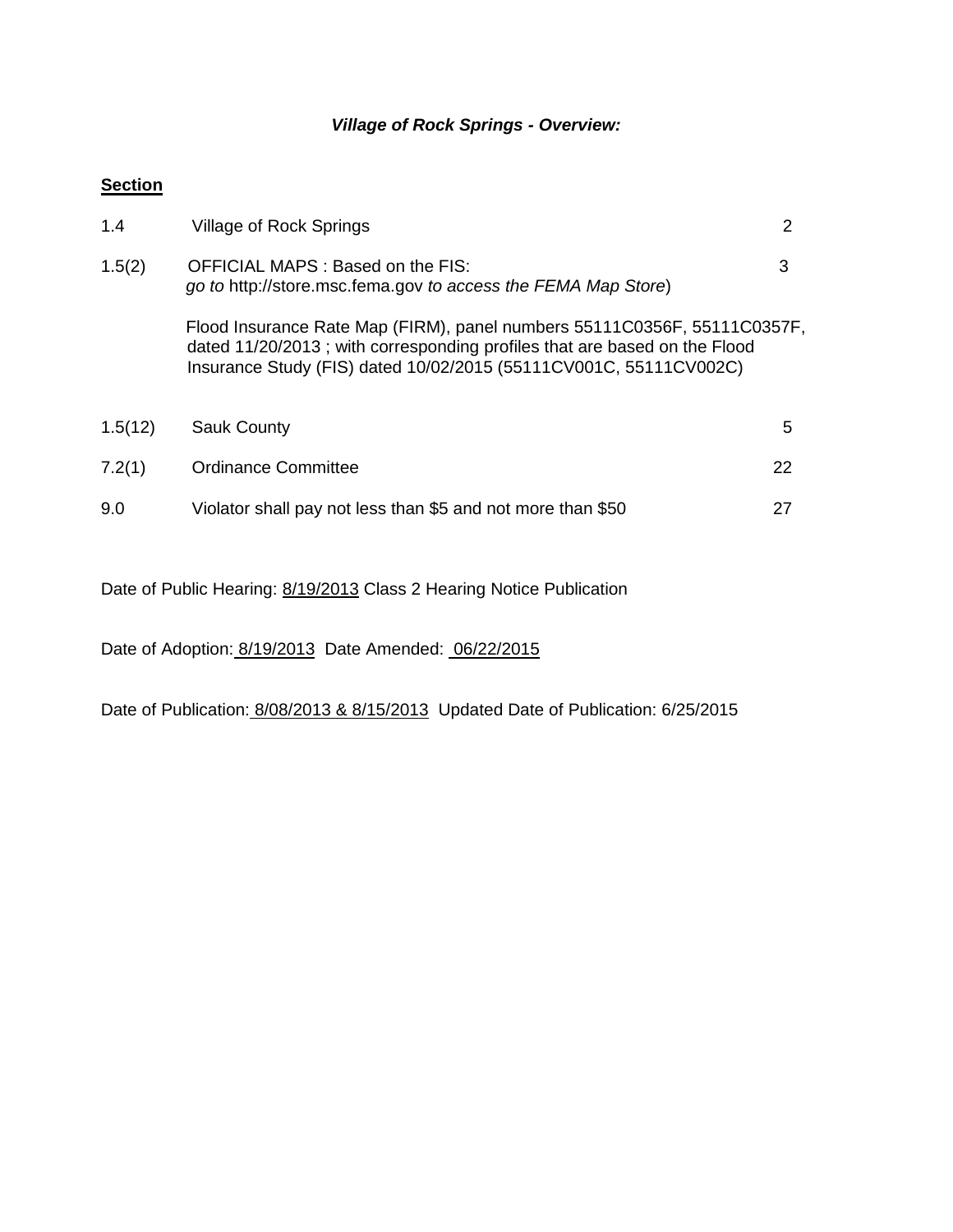## **TABLE OF CONTENTS**

| 1.0  |                       | STATUTORY AUTHORIZATION, FINDING OF FACT, STATEMENT OF |                |
|------|-----------------------|--------------------------------------------------------|----------------|
|      |                       | PURPOSE, TITLE AND GENERAL PROVISIONS                  | 2              |
|      | 1.1                   | <b>Statutory Authorization</b>                         | 2              |
|      | 1.2                   | Finding of Fact                                        | $\overline{c}$ |
|      | 1.3                   | <b>Statement of Purpose</b>                            | $\overline{2}$ |
|      | 1.4                   | Title                                                  | $\overline{c}$ |
|      | 1.5                   | <b>General Provisions</b>                              | $\overline{2}$ |
|      |                       | (1)<br>Areas to be Regulated                           | $\overline{c}$ |
|      |                       | (2)<br><b>Official Maps and Revisions</b>              | $\overline{c}$ |
|      |                       | (3)<br><b>Establishment of Districts</b>               | 3              |
|      |                       | (4)<br>Locating Floodplain Boundaries                  | 4              |
|      |                       | Removal of Lands from Floodplain<br>(5)                | 4              |
|      |                       | Compliance<br>(6)                                      | 4              |
|      |                       | Municipalities and State Agencies Regulated<br>(7)     | 4              |
|      |                       | (8)<br>Abrogation and Greater Restrictions             | 4              |
|      |                       | (9)<br>Interpretation                                  | 5              |
|      |                       | (10) Warning and Disclaimer of Liability               | 5              |
|      |                       | (11) Severability                                      | $\mathbf 5$    |
|      |                       | (12) Annexed Areas for Cities/Villages                 | 5              |
| 2.0  |                       | GENERAL STANDARDS APPLICABLE TO ALL FLOODPLAIN         | 5              |
|      | 2.1                   | Hydraulic and Hydrologic Analyses                      | 6              |
|      | $2.2\,$               | <b>Watercourse Alterations</b>                         | 6              |
|      | 2.3                   | Chapter 30, 31, Wis. Stats., Development               | 6              |
|      | $2.4\,$               | Public or Private Campgrounds                          | 6              |
| 3.0  |                       | FLOODWAY DISTRICT (FW)                                 | $\overline{7}$ |
|      | 3.1                   | Applicability                                          | $\overline{7}$ |
|      | 3.2                   | <b>Permitted Uses</b>                                  | 7              |
|      | 3.3                   | <b>Standards for Development</b>                       | 8              |
|      | 3.4                   | <b>Prohibited Uses</b>                                 | 9              |
| 4.0  |                       | FLOODFRINGE DISTRICT (FF)                              | 10             |
|      | 4.1                   | Applicability                                          | 10             |
|      | 4.2                   | <b>Permitted Uses</b>                                  | 10             |
|      | 4.3                   | <b>Standards for Development</b>                       | 10             |
| 5.0  |                       | OTHER FLOODPLAIN DISTRICTS                             | 12             |
|      | 5.1                   | General Floodplain District (GFP)                      | 12             |
|      | 5.2                   | <b>Flood Storage District</b>                          | 13             |
| 6.0  |                       | NONCONFORMING USES                                     | 14             |
|      | 6.1                   | General                                                | 14             |
|      | 6.2                   | <b>Floodway Districts</b>                              | 16             |
|      | 6.3                   | <b>Floodfringe Districts</b>                           | 17             |
|      | 6.4                   | <b>Flood Storage Districts</b>                         | 18             |
| 7.0  | <b>ADMINISTRATION</b> |                                                        | 18             |
|      | 7.1                   | Zoning Administrator                                   | 18             |
|      | 7.2                   | Zoning Agency                                          | 23             |
|      | 7.3                   | Board of Adjustment/Appeals                            | 24             |
|      | 7.4                   | To Review Appeals of Permit Denials                    | 26             |
|      | 7.5                   | Floodproofing                                          | 26             |
|      | 7.6                   | <b>Public Information</b>                              | 27             |
| 8.0  | <b>AMENDMENTS</b>     |                                                        | 27             |
|      | 8.1                   | General                                                | 27             |
|      | 8.2                   | Procedures                                             | 28             |
| 9.0  |                       | ENFORCEMENT AND PENALTIES                              | 28             |
| 10.0 | <b>DEFINITIONS</b>    |                                                        | 28             |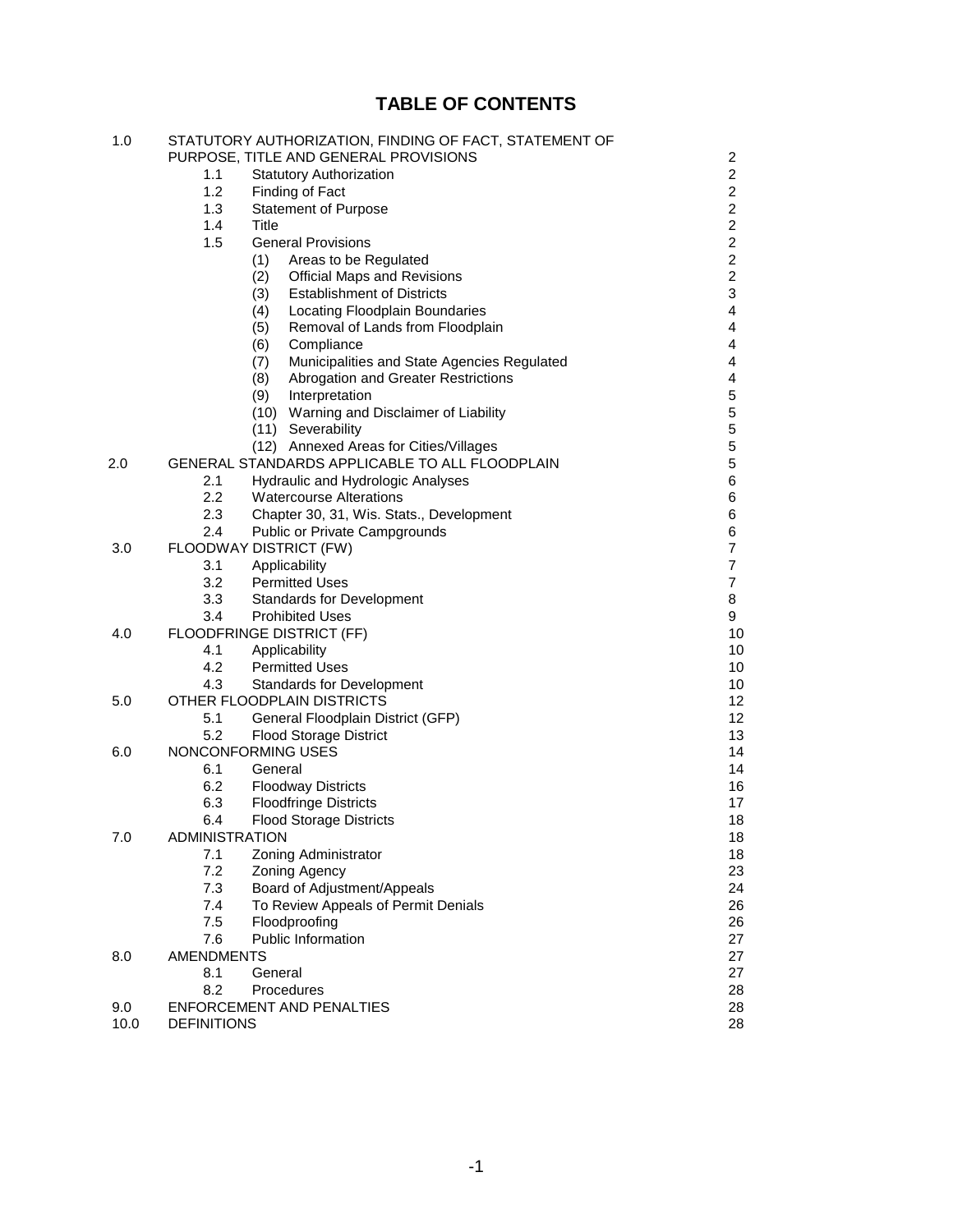### **1.0 STATUTORY AUTHORIZATION, FINDING OF FACT, STATEMENT OF PURPOSE, TITLE AND GENERAL PROVISIONS**

### **1.1 STATUTORY AUTHORIZATION**

This ordinance is adopted pursuant to the authorization in ss. 61.35 and 62.23, for villages and cities; 59.69, 59.692, and 59.694 for counties; and the requirements in s. 87.30, Stats.

### **1.2 FINDING OF FACT**

Uncontrolled development and use of the floodplains and rivers of this municipality would impair the public health, safety, convenience, general welfare and tax base.

### **1.3 STATEMENT OF PURPOSE**

This ordinance is intended to regulate floodplain development to:

- (1) Protect life, health and property;
- (2) Minimize expenditures of public funds for flood control projects;
- (3) Minimize rescue and relief efforts undertaken at the expense of the taxpayers;
- (4) Minimize business interruptions and other economic disruptions;
- (5) Minimize damage to public facilities in the floodplain;
- (6) Minimize the occurrence of future flood blight areas in the floodplain;
- (7) Discourage the victimization of unwary land and homebuyers;
- (8) Prevent increases in flood heights that could increase flood damage and result in conflicts between property owners; and
- (9) Discourage development in a floodplain if there is any practicable alternative to locate the activity, use or structure outside of the floodplain.

### **1.4 TITLE**

This ordinance shall be known as the Floodplain Zoning Ordinance 2013-07 for the Village of Rock Springs,, Wisconsin.

### **1.5 GENERAL PROVISIONS**

(1) AREAS TO BE REGULATED

This ordinance regulates all areas that would be covered by the regional flood or base flood as shown on the Flood Insurance Rate Map (FIRM) or other maps approved by DNR. Base flood elevations are derived from the flood profiles in the Flood Insurance Study (FIS) and are shown as AE, A1-30, and AH Zones on the FIRM. Other regulatory zones are displayed as A and AO zones. Regional Flood Elevations (RFE) may be derived from other studies. If more than one map or revision is referenced, the most restrictive information shall apply.

### (2) OFFICIAL MAPS & REVISIONS

The boundaries of all floodplain districts are designated as A, AE, AH, AO or A1- 30 on the maps based on the Flood Insurance Study (FIS) listed below. Any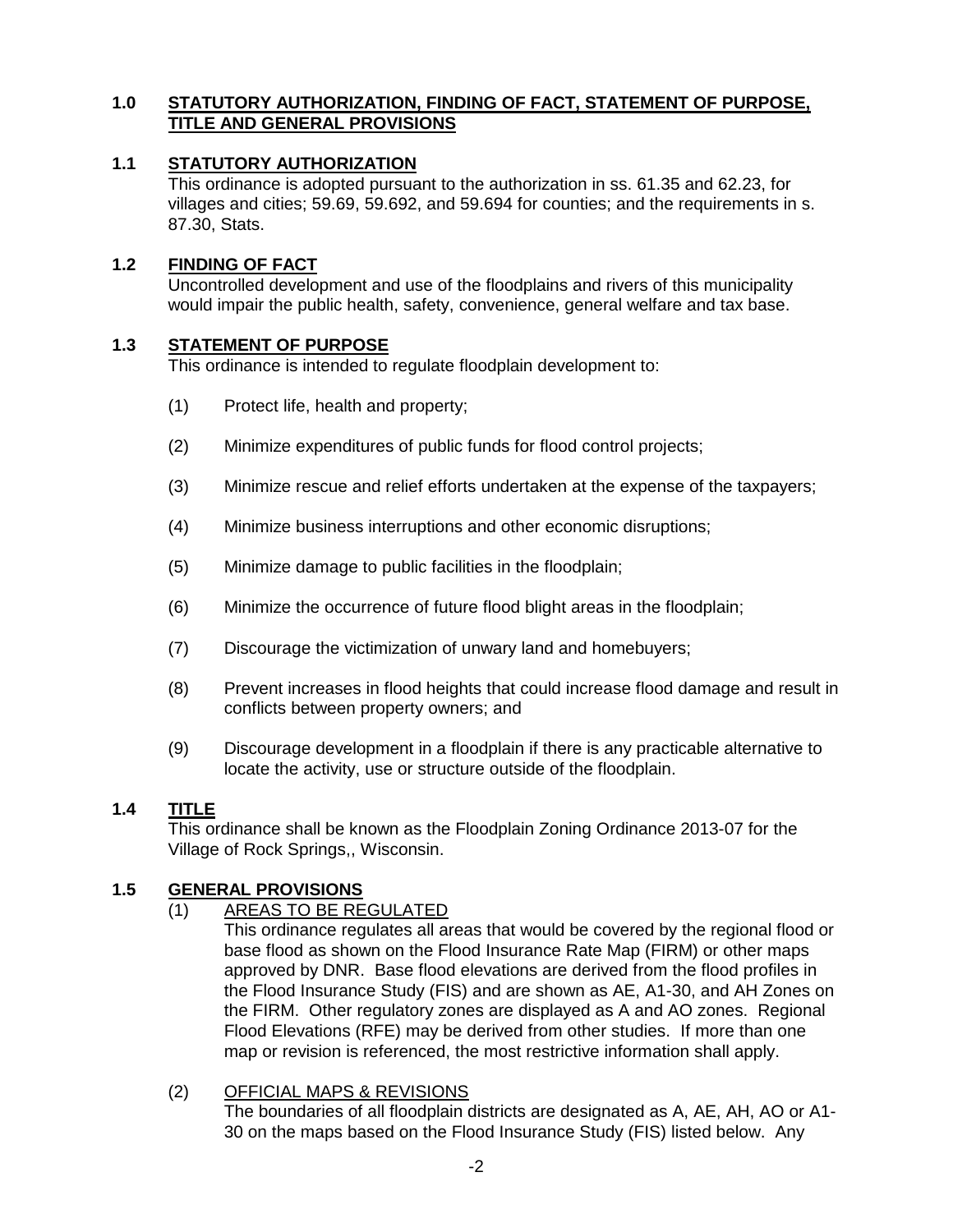change to the base flood elevations (BFE) or any changes to the boundaries of the floodplain or floodway in the FIS or on the Flood Insurance Rate Map (FIRM) must be reviewed and approved by the DNR and FEMA through the Letter of Map Change process (see s. 8.0 *Amendments*) before it is effective. No changes to RFE's on non-FEMA maps shall be effective until approved by the DNR. These maps and revisions are on file in the office of the Clerk in the Village of Rock Springs. If more than one map or revision is referenced, the most restrictive information shall apply.

- (a) OFFICIAL MAPS : Based on the FIS: **(***select one or more of the following map citations that apply to your community; contact your DNR office if you have questions, or go to* [http://store.msc.fema.gov](http://store.msc.fema.gov/) *to access the FEMA Map Store***)**
	- 1. Flood Insurance Rate Map (FIRM), panel number**s 55111C0356F, 55111C0357F**, dated **11/20/2013** ; with corresponding profiles that are based on the Flood Insurance Study (FIS) dated **10/02/2015 (55111CV001C, 55111CV002C)**

Approved by: The DNR and FEMA

- (b) OFFICIAL MAPS**:** Based on other studies.Any maps referenced in this section must be approved by the DNR and be more restrictive than those based on the FIS at the site of the proposed development. **(***The following are examples of other types of maps you may need to adopt.***)**
	- 1. 100-Year Dam Failure Floodplain Map, dated (fill in map date), prepared by (fill in contractor.) Approved by: The DNR
	- 2. Letter of Map Revision (case number and date).

#### (3) ESTABLISHMENT OF FLOODPLAIN ZONING DISTRICTS The regional floodplain areas are divided into four districts as follows:

- (a) The Floodway District (FW), is the channel of a river or stream and those portions of the floodplain adjoining the channel required to carry the regional floodwaters and are contained within AE Zones as shown on the FIRM.
- (b) The Floodfringe District (FF) is that portion between the regional flood limits and the floodway and displayed as AE Zones on the FIRM.
- (c) The General Floodplain District (GFP) is those areas that may be covered by floodwater during the regional flood and does not have a BFE or floodway boundary determined, including A, AH and AO zones on the FIRM.
- (d) The Flood Storage District (FSD) is that area of the floodplain where storage of floodwaters is calculated to reduce the regional flood discharge.
- (4) LOCATING FLOODPLAIN BOUNDARIES Discrepancies between boundaries on the official floodplain zoning map and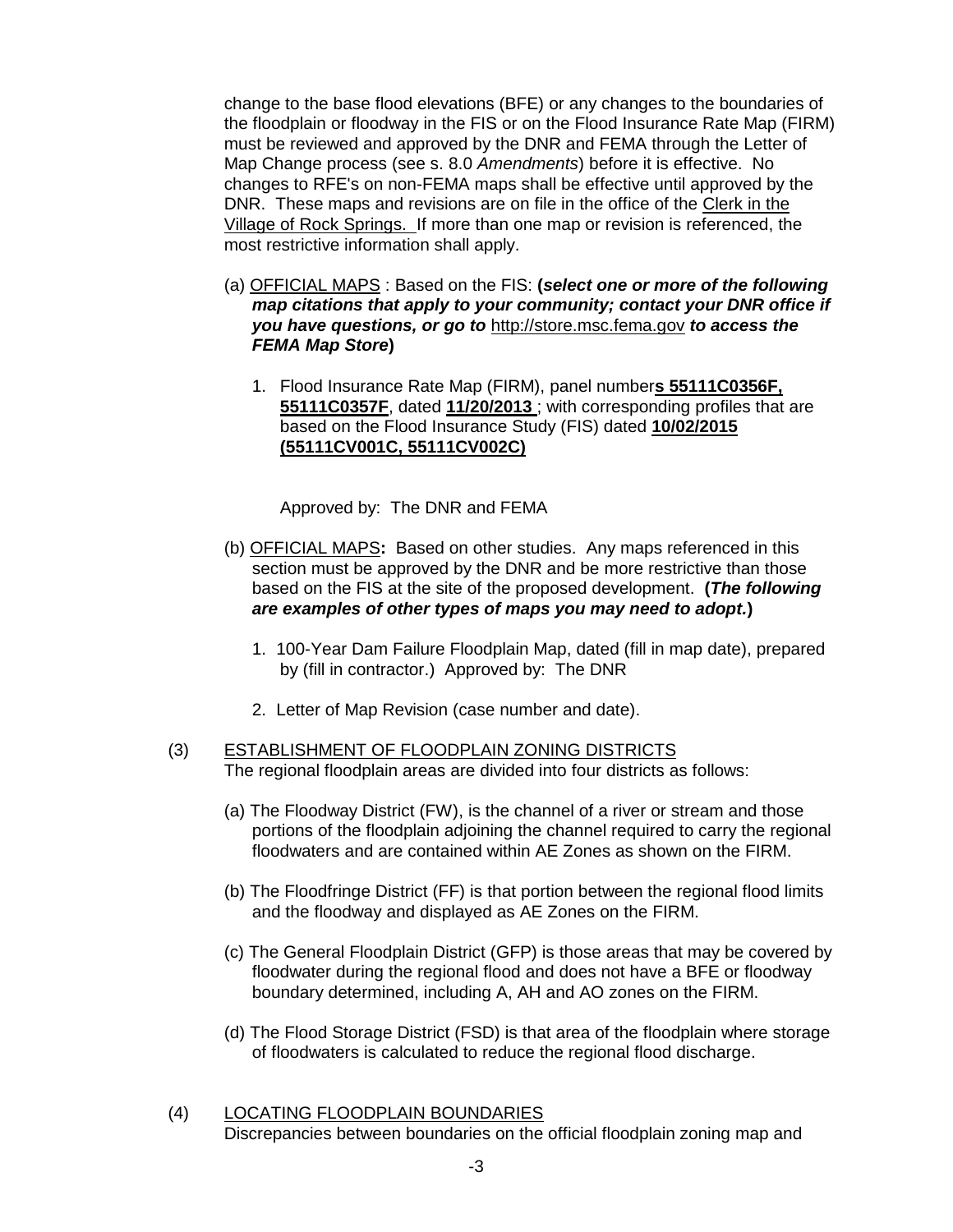actual field conditions shall be resolved using the criteria in subd (a) or (b) below. If a significant difference exists, the map shall be amended according to s. 8.0 *Amendments*. The zoning administrator can rely on a boundary derived from a profile elevation to grant or deny a land use permit, whether or not a map amendment is required. The zoning administrator shall be responsible for documenting actual pre-development field conditions and the basis upon which the district boundary was determined and for initiating any map amendments required under this section. Disputes between the zoning administrator and an applicant over the district boundary line shall be settled according to s. 7.3(3) and the criteria in (a) and (b) below**.** Where the flood profiles are based on established base flood elevations from a FIRM, FEMA must approve any map amendment or revision pursuant to s. 8.0 *Amendments*.

- (a) If flood profiles exist, the map scale and the profile elevations shall determine the district boundary. The regional or base flood elevations shall govern if there are any discrepancies.
- (b) Where flood profiles do not exist for projects, the location of the boundary shall be determined by the map scale.

# (5) REMOVAL OF LANDS FROM FLOODPLAIN

Compliance with the provisions of this ordinance shall not be grounds for removing land from the floodplain unless it is filled at least two feet above the regional or base flood elevation, the fill is contiguous to land outside the floodplain, and the map is amended pursuant to s. 8.0 *Amendments.*

### (6) COMPLIANCE

Any development or use within the areas regulated by this ordinance shall be in compliance with the terms of this ordinance, and other applicable local, state, and federal regulations.

### (7) MUNICIPALITIES AND STATE AGENCIES REGULATED

Unless specifically exempted by law, all cities, villages, towns, and counties are required to comply with this ordinance and obtain all necessary permits. State agencies are required to comply if s. 13.48(13), Stats., applies. The construction, reconstruction, maintenance and repair of state highways and bridges by the Wisconsin Department of Transportation is exempt when s. 30.2022, Stats., applies.

### (8) ABROGATION AND GREATER RESTRICTIONS

- (a) This ordinance supersedes all the provisions of any municipal zoning ordinance enacted under ss. 59.69, 59.692 or 59.694 for counties; s. 62.23 for cities; s. 61.35 for villages; or s. 87.30, Stats., which relate to floodplains. A more restrictive ordinance shall continue in full force and effect to the extent of the greater restrictions, but not otherwise.
- (b) This ordinance is not intended to repeal, abrogate or impair any existing deed restrictions, covenants or easements. If this ordinance imposes greater restrictions, the provisions of this ordinance shall prevail.
- (9) INTERPRETATION

In their interpretation and application, the provisions of this ordinance are the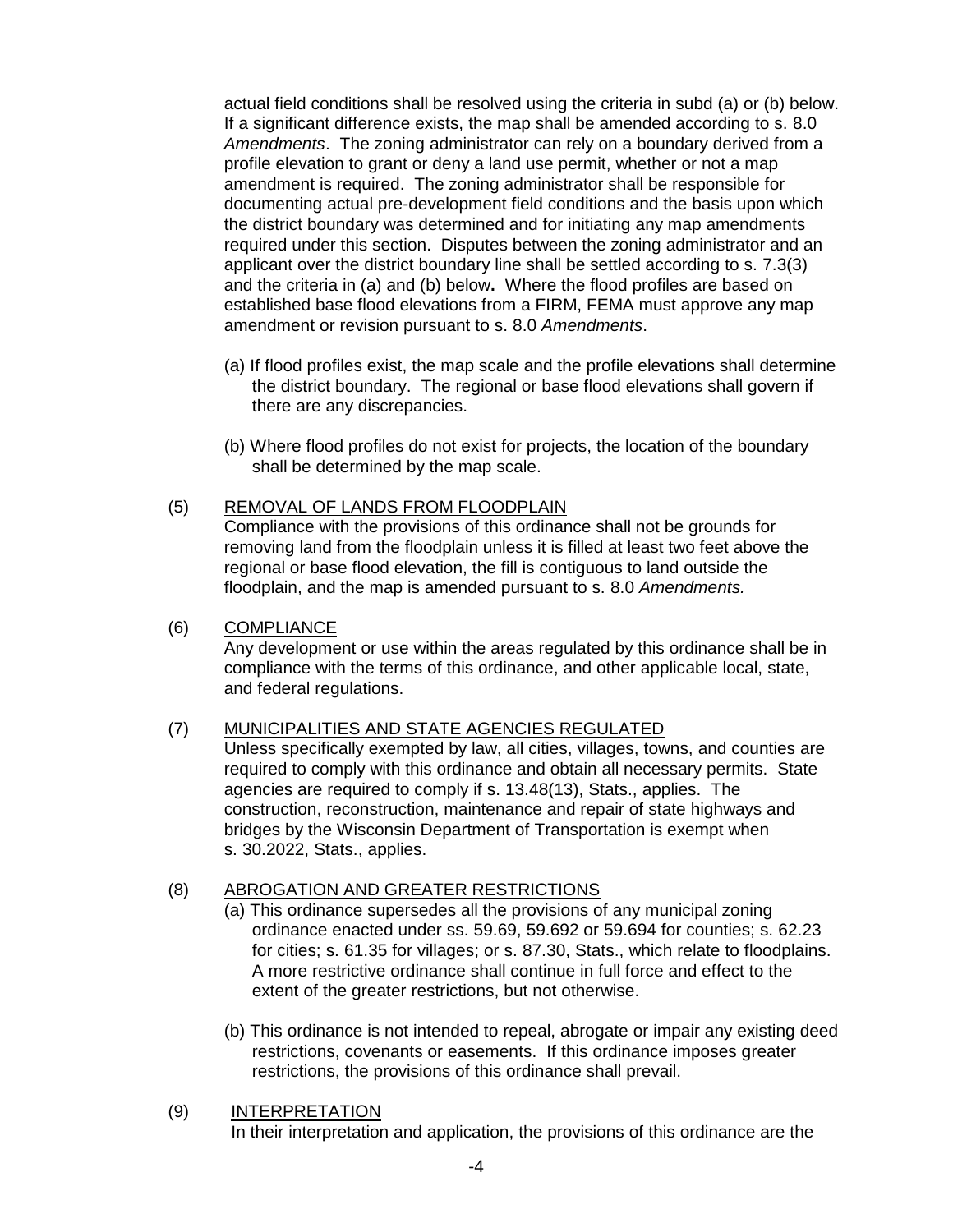minimum requirements liberally construed in favor of the governing body and are not a limitation on or repeal of any other powers granted by the Wisconsin Statutes. If a provision of this ordinance, required by ch. NR 116, Wis. Adm. Code, is unclear, the provision shall be interpreted in light of the standards in effect on the date of the adoption of this ordinance or in effect on the date of the most recent text amendment to this ordinance.

### (10) WARNING AND DISCLAIMER OF LIABILITY

The flood protection standards in this ordinance are based on engineering experience and research. Larger floods may occur or the flood height may be increased by man-made or natural causes. This ordinance does not imply or guarantee that non-floodplain areas or permitted floodplain uses will be free from flooding and flood damages. This ordinance does not create liability on the part of, or a cause of action against, the municipality or any officer or employee thereof for any flood damage that may result from reliance on this ordinance.

### (11) SEVERABILITY

Should any portion of this ordinance be declared unconstitutional or invalid by a court of competent jurisdiction, the remainder of this ordinance shall not be affected.

### (12) ANNEXED AREAS FOR CITIES AND VILLAGES

The **Sauk County floodplain zoning provisions in effect on the date of annexation** shall remain in effect and shall be enforced by the municipality for all annexed areas until the municipality adopts and enforces an ordinance which meets the requirements of ch. NR 116, Wis. Adm. Code and 44 CFR 59-72, *National Flood Insurance Program* (NFIP). These annexed lands are described on the municipality's official zoning map. County floodplain zoning provisions are incorporated by reference for the purpose of administering this section and are on file in the office of the municipal zoning administrator. All plats or maps of annexation shall show the regional flood elevation and the floodway location.

### **2.0 GENERAL STANDARDS APPLICABLE TO ALL FLOODPLAIN DISTRICTS**

The community shall review all permit applications to determine whether proposed building sites will be reasonably safe from flooding. If a proposed building site is in a flood-prone area, all new construction and substantial improvements shall be designed and anchored to prevent flotation, collapse, or lateral movement of the structure resulting from hydrodynamic and hydrostatic loads; be constructed with flood-resistant materials; be constructed to minimize flood damages and to ensure that utility and mechanical equipment is designed and/or located so as to prevent water from entering or accumulating within the equipment during conditions of flooding.

Subdivisions shall be reviewed for compliance with the above standards. All subdivision proposals (including manufactured home parks) shall include regional flood elevation and floodway data for any development that meets the subdivision definition of this ordinance and all other requirements in s. 7.1(2). Adequate drainage shall be provided to reduce exposure to flood hazards and all public utilities and facilities, such as sewer, gas, electrical, and water systems are located and constructed to minimize or eliminate flood damages.

### **2.1 HYDRAULIC AND HYDROLOGIC ANALYSES**

(1) No floodplain development shall: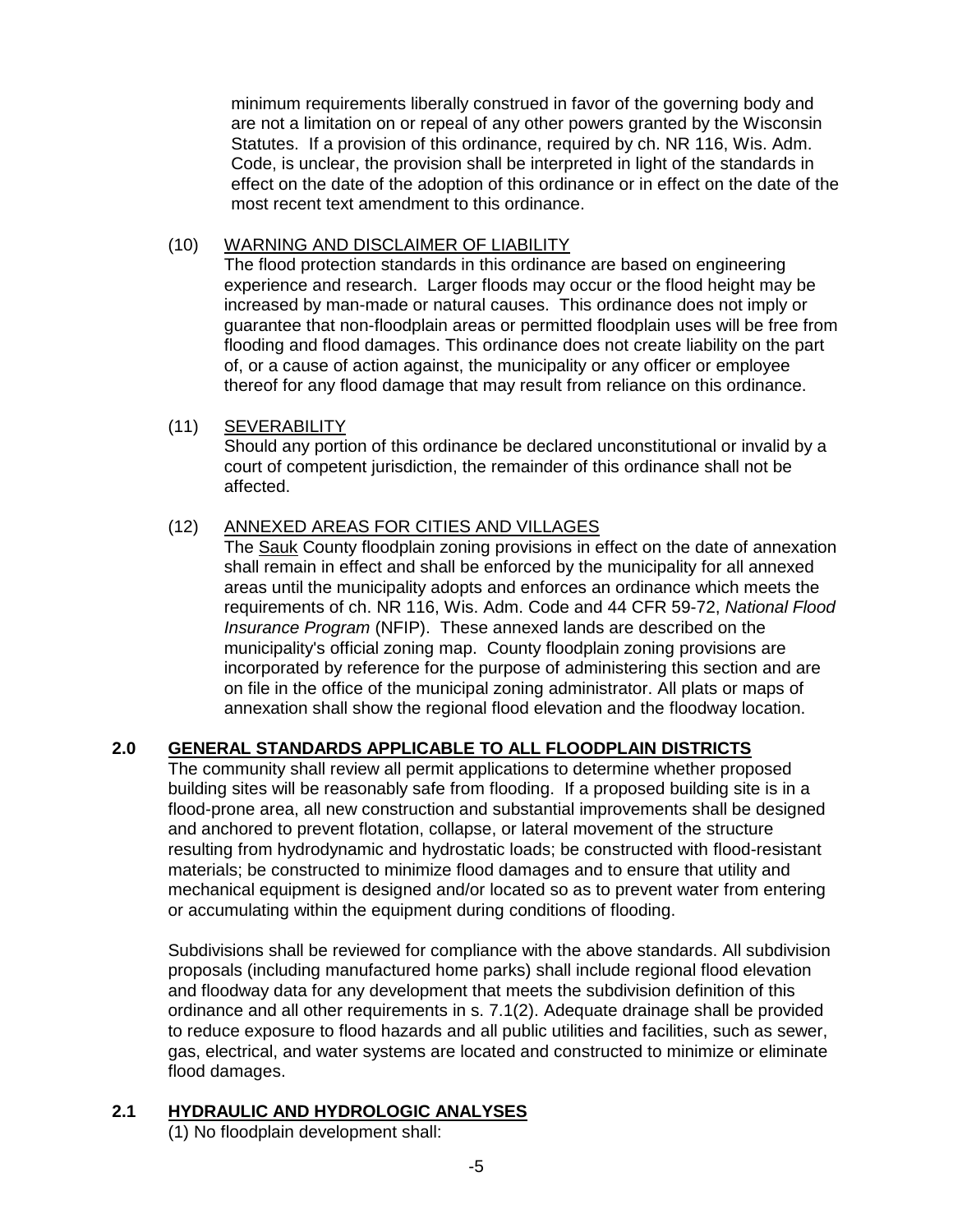- (a) Obstruct flow, defined as development which blocks the conveyance of floodwaters by itself or with other development, causing any increase in the regional flood height; or
- (b) Cause any increase in the regional flood height due to floodplain storage area lost.
- (2) The zoning administrator shall deny permits if it is determined the proposed development will obstruct flow or cause any increase in the regional flood height, based on the officially adopted FIRM or other adopted map, unless the provisions of s. 8.0 *Amendments* are met.

### **2.2 WATERCOURSE ALTERATIONS**

No land use permit to alter or relocate a watercourse in a mapped floodplain shall be issued until the local official has notified in writing all adjacent municipalities, the Department and FEMA regional offices, and required the applicant to secure all necessary state and federal permits. The standards of s. 2.1 must be met and the flood carrying capacity of any altered or relocated watercourse shall be maintained.

As soon as is practicable, but not later than six months after the date of the watercourse alteration or relocation and pursuant to s. 8.0 *Amendments,* the community shall apply for a Letter of Map Revision (LOMR) from FEMA. Any such alterations must be reviewed and approved by FEMA and the DNR through the LOMC process.

### **2.3 CHAPTER 30, 31, WIS. STATS., DEVELOPMENT**

Development which requires a permit from the Department, under chs. 30 and 31, Stats., such as docks, piers, wharves, bridges, culverts, dams and navigational aids, may be allowed if the necessary permits are obtained and amendments to the floodplain zoning ordinance are made according to s. 8.0 *Amendments*.

### **2.4 PUBLIC OR PRIVATE CAMPGROUNDS**

Public or private campgrounds shall have a low flood damage potential and shall meet the following provisions:

- (1) The campground is approved by the Department of Health Services;
- (2) A land use permit for the campground is issued by the zoning administrator;
- (3) The character of the river system and the campground elevation are such that a 72 hour warning of an impending flood can be given to all campground occupants;
- (4) There is an adequate flood warning procedure for the campground that offers the minimum notice required under this section to all persons in the campground. This procedure shall include a written agreement between the campground owner, the municipal emergency government coordinator and the chief law enforcement official which specifies the flood elevation at which evacuation shall occur, personnel responsible for monitoring flood elevations, types of warning systems to be used and the procedures for notifying at-risk parties, and the methods and personnel responsible for conducting the evacuation;
- (5) This agreement shall be for no more than one calendar year, at which time the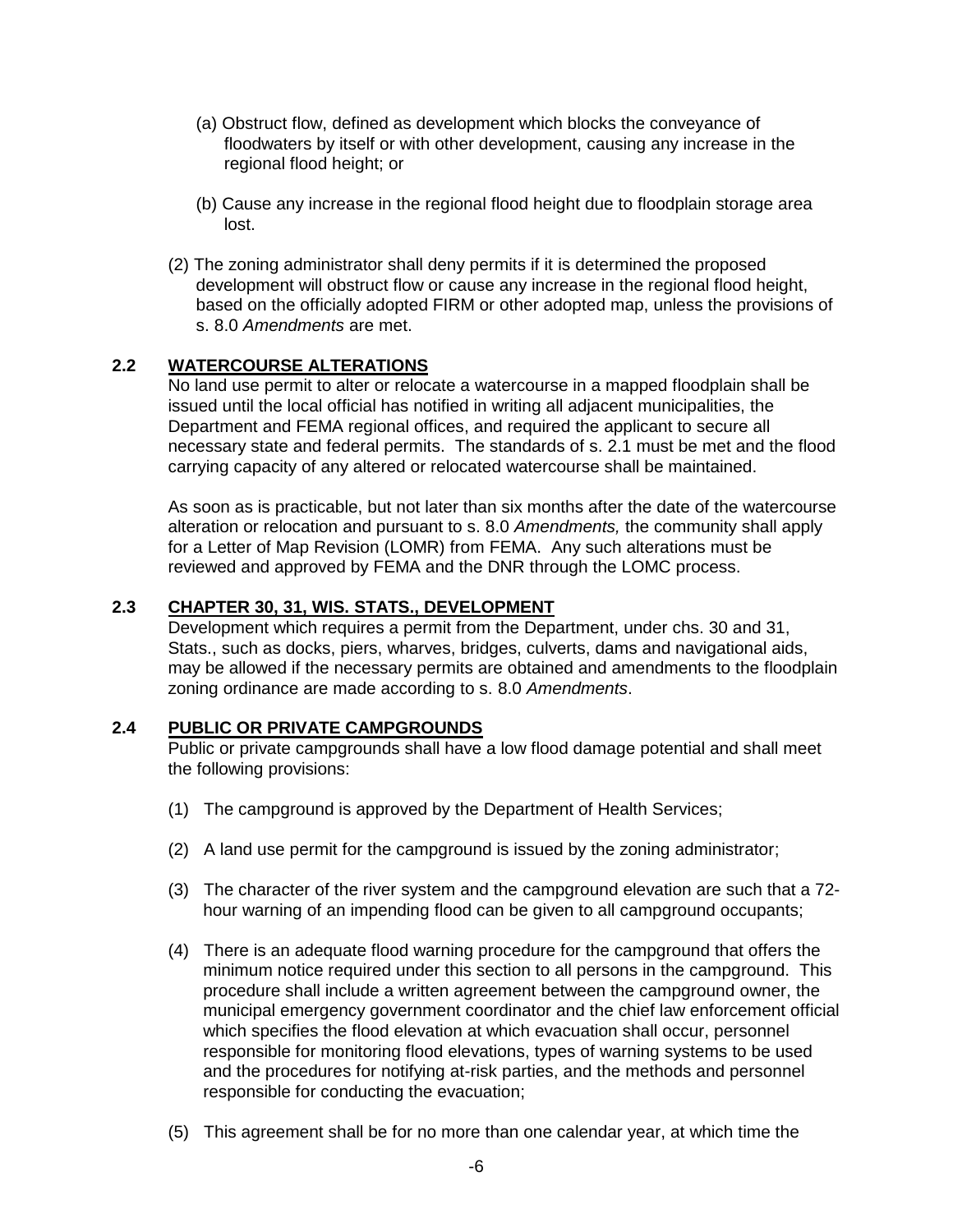agreement shall be reviewed and updated - by the officials identified in sub. (4) - to remain in compliance with all applicable regulations, including those of the state Department of Health Services and all other applicable regulations;

- (6) Only camping units that are fully licensed, if required, and ready for highway use are allowed;
- (7) The camping units shall not occupy any site in the campground for more than 180 consecutive days, at which time the camping unit must be removed from the floodplain for a minimum of 24 hours;
- (8) All camping units that remain on site for more than 30 days shall be issued a limited authorization by the campground operator, a written copy of which is kept on file at the campground. Such authorization shall allow placement of a camping unit for a period not to exceed 180 days and shall ensure compliance with all the provisions of this section;
- (9) The municipality shall monitor the limited authorizations issued by the campground operator to assure compliance with the terms of this section;
- (10) All camping units that remain in place for more than 180 consecutive days must meet the applicable requirements in either s. 3.0, 4.0 or 5.0 for the floodplain district in which the structure is located;
- (11) The campground shall have signs clearly posted at all entrances warning of the flood hazard and the procedures for evacuation when a flood warning is issued; and
- (12) All service facilities, including but not limited to refuse collection, electrical service, gas lines, propane tanks, sewage systems and wells shall be properly anchored and placed at or floodproofed to the flood protection elevation.

### **3.0 FLOODWAY DISTRICT (FW)**

#### **3.1 APPLICABILITY**

This section applies to all floodway areas on the floodplain zoning maps and those identified pursuant to s. 5.4.

### **3.2 PERMITTED USES**

The following open space uses are allowed in the Floodway District and the floodway areas of the General Floodplain District, if:

- they are not prohibited by any other ordinance;
- they meet the standards in s. 3.3 and 3.4; and
- all permits or certificates have been issued according to s. 7.1.
- (1) Agricultural uses, such as: farming, outdoor plant nurseries, horticulture, viticulture and wild crop harvesting.
- (2) Nonstructural industrial and commercial uses, such as loading areas, parking areas and airport landing strips.
- (3) Nonstructural recreational uses, such as golf courses, tennis courts, archery ranges,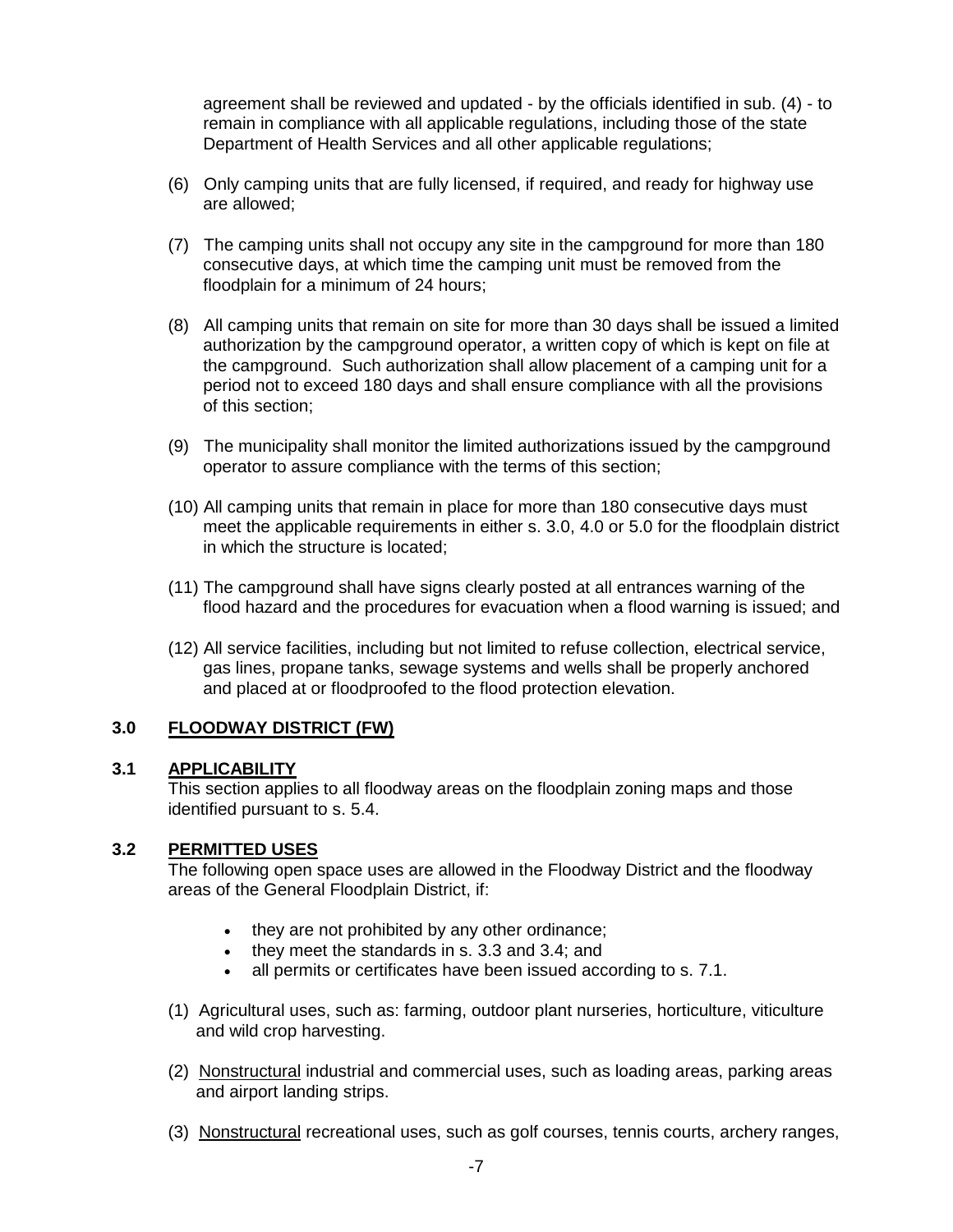picnic grounds, boat ramps, swimming areas, parks, wildlife and nature preserves, game farms, fish hatcheries, shooting, trap and skeet activities, hunting and fishing areas and hiking and horseback riding trails, subject to the fill limitations of s. 3.3(4).

- (4) Uses or structures accessory to open space uses, or classified as historic structures that comply with ss. 3.3 and 3.4.
- (5) Extraction of sand, gravel or other materials that comply with s. 3.3(4).
- (6) Functionally water-dependent uses, such as docks, piers or wharves, dams, flowage areas, culverts, navigational aids and river crossings of transmission lines, and pipelines that comply with chs. 30 and 31, Stats.
- (7) Public utilities, streets and bridges that comply with s. 3.3(3).

### **3.3 STANDARDS FOR DEVELOPMENTS IN THE FLOODWAY**

- (1) GENERAL
	- (a) Any development in the floodway shall comply with s. 2.0 and have a low flood damage potential.
	- (b) Applicants shall provide the following data to determine the effects of the proposal according to s. 2.1:
		- 1. A cross-section elevation view of the proposal, perpendicular to the watercourse, showing if the proposed development will obstruct flow; or
		- 2. An analysis calculating the effects of this proposal on regional flood height.
	- (c) The zoning administrator shall deny the permit application if the project will cause any increase in the flood elevations upstream or downstream, based on the data submitted for subd. (b) above.

#### (2) STRUCTURES

Structures accessory to permanent open space uses or functionally dependent on a waterfront location may be allowed by permit if the structures comply with the following criteria:

- (a) Not designed for human habitation, does not have a high flood damage potential and is constructed to minimize flood damage;
- (b) Shall have a minimum of two openings on different walls having a total net area not less than one square inch for every square foot of enclosed area, and the bottom of all such openings being no higher than one foot above grade. The openings shall be equipped with screens, louvers, or other coverings or devices provided that they permit the automatic entry and exit of floodwaters.
- (c) Must be anchored to resist flotation, collapse, and lateral movement;
- (d) Mechanical and utility equipment must be elevated or flood proofed to or above the flood protection elevation; and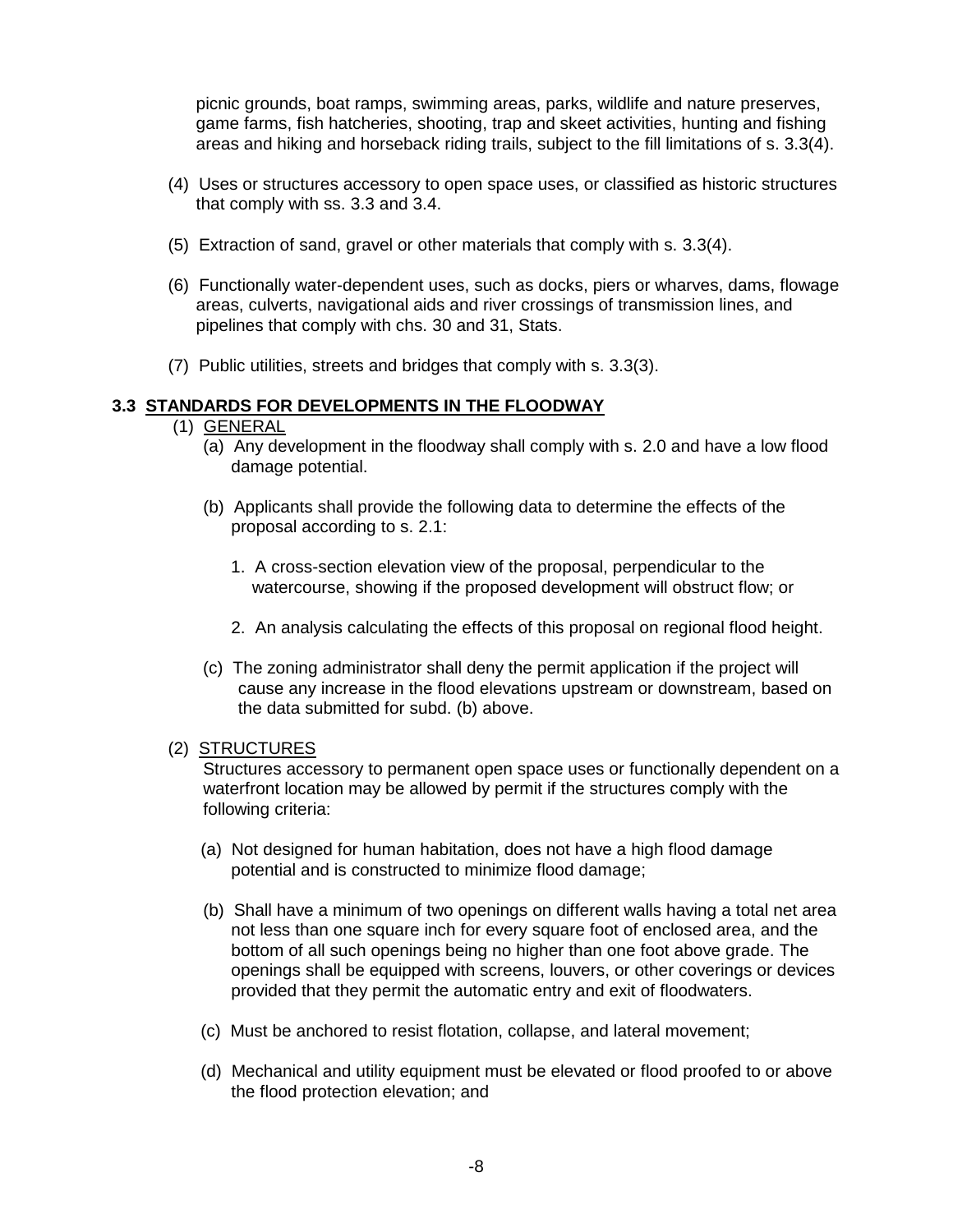- (e) It must not obstruct flow of flood waters or cause any increase in flood levels during the occurrence of the regional flood.
- (3) PUBLIC UTILITIES, STREETS AND BRIDGES Public utilities, streets and bridges may be allowed by permit, if:
	- (a) Adequate floodproofing measures are provided to the flood protection elevation; and
	- (b) Construction meets the development standards of s. 2.1.

#### (4) FILLS OR DEPOSITION OF MATERIALS

Fills or deposition of materials may be allowed by permit, if:

- (a) The requirements of s. 2.1 are met;
- (b) No material is deposited in navigable waters unless a permit is issued by the Department pursuant to ch. 30, Stats., and a permit pursuant to s. 404 of the Federal Water Pollution Control Act, Amendments of 1972, 33 U.S.C. 1344 has been issued, if applicable, and all other requirements have been met;
- (c) The fill or other materials will be protected against erosion by riprap, vegetative cover, sheet piling or bulkheading; and
- (d) The fill is not classified as a solid or hazardous material.

#### **3.4 PROHIBITED USES**

All uses not listed as permitted uses in s. 3.2 are prohibited, including the following uses:

- (1) Habitable structures, structures with high flood damage potential, or those not associated with permanent open-space uses;
- (2) Storing materials that are buoyant, flammable, explosive, injurious to property, water quality, or human, animal, plant, fish or other aquatic life;
- (3) Uses not in harmony with or detrimental to uses permitted in the adjoining districts;
- (4) Any private or public sewage systems, except portable latrines that are removed prior to flooding and systems associated with recreational areas and Departmentapproved campgrounds that meet the applicable provisions of local ordinances and ch. SPS 383, Wis. Adm. Code;
- (5) Any public or private wells which are used to obtain potable water, except those for recreational areas that meet the requirements of local ordinances and chs. NR 811 and NR 812, Wis. Adm. Code;
- (6) Any solid or hazardous waste disposal sites;
- (7) Any wastewater treatment ponds or facilities, except those permitted under s. NR 110.15(3)(b), Wis. Adm. Code; and
- (8) Any sanitary sewer or water supply lines, except those to service existing or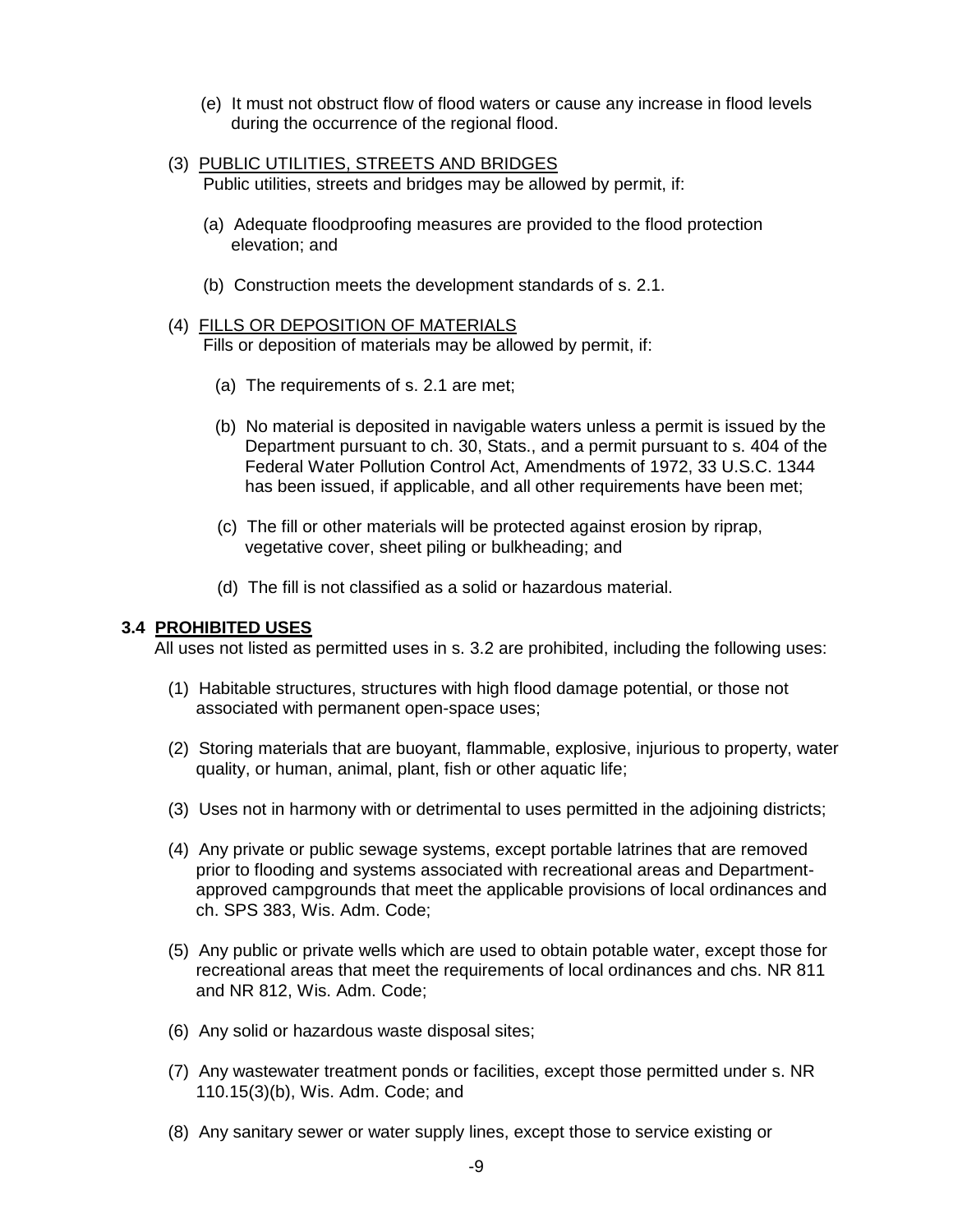proposed development located outside the floodway which complies with the regulations for the floodplain area occupied.

### **4.0 FLOODFRINGE DISTRICT (FF)**

### **4.1 APPLICABILITY**

This section applies to all floodfringe areas shown on the floodplain zoning maps and those identified pursuant to s. 5.4.

### **4.2 PERMITTED USES**

Any structure, land use, or development is allowed in the Floodfringe District if the standards in s. 4.3 are met, the use is not prohibited by this or any other ordinance or regulation and all permits or certificates specified in s. 7.1 have been issued.

### **4.3 STANDARDS FOR DEVELOPMENT IN THE FLOODFRINGE**

S. 2.1 shall apply in addition to the following requirements according to the use requested. Any existing structure in the floodfringe must meet the requirements of s. 6.0 *Nonconforming Uses*;

### (1) RESIDENTIAL USES

Any structure, including a manufactured home, which is to be newly constructed or moved into the floodfringe, shall meet or exceed the following standards. Any existing structure in the floodfringe must meet the requirements of s. 6.0 *Nonconforming Uses*;

- (a) The elevation of the lowest floor shall be at or above the flood protection elevation on fill unless the requirements of s 4.3 (1)(b) can be met. The fill shall be one foot or more above the regional flood elevation extending at least 15 feet beyond the limits of the structure.
- (b) The basement or crawlway floor may be placed at the regional flood elevation if it is dry floodproofed to the flood protection elevation. No basement or crawlway floor is allowed below the regional flood elevation;
- (c) Contiguous dryland access shall be provided from a structure to land outside of the floodplain, except as provided in subd. (d).
- (d) In developments where existing street or sewer line elevations make compliance with subd. (c) impractical, the municipality may permit new development and substantial improvements where roads are below the regional flood elevation, if:
	- 1. The municipality has written assurance from police, fire and emergency services that rescue and relief will be provided to the structure(s) by wheeled vehicles during a regional flood event; or
	- 2. The municipality has a DNR-approved emergency evacuation plan.

### (2) ACCESSORY STRUCTURES OR USES Accessory structures shall be constructed on fill with the lowest floor at or above the regional flood elevation.

(3) COMMERCIAL USES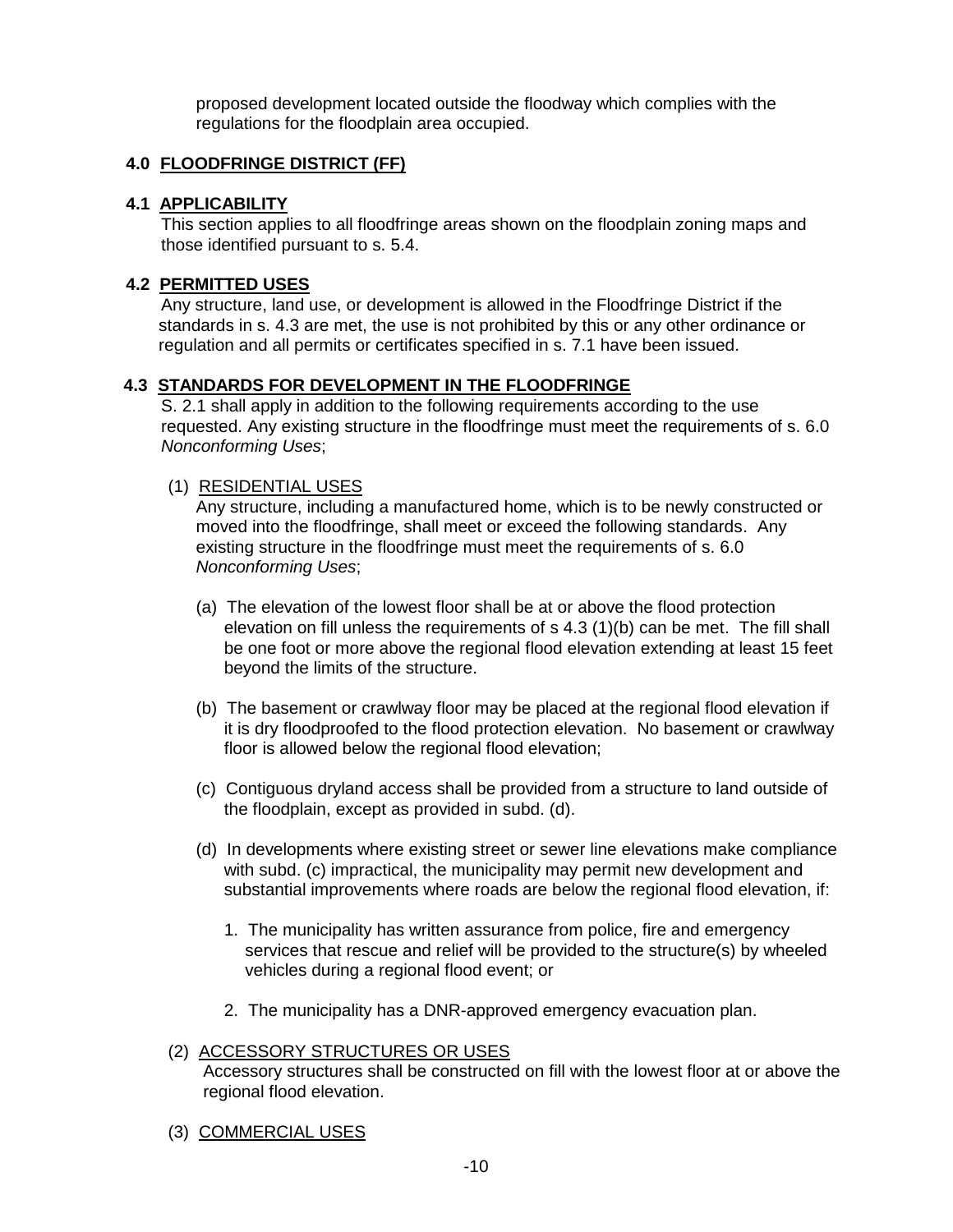Any commercial structure which is erected, altered or moved into the floodfringe shall meet the requirements of s. 4.3(1). Subject to the requirements of s. 4.3(5), storage yards, surface parking lots and other such uses may be placed at lower elevations if an adequate warning system exists to protect life and property.

### (4) MANUFACTURING AND INDUSTRIAL USES

Any manufacturing or industrial structure which is erected, altered or moved into the floodfringe shall have the lowest floor elevated to or above the flood protection elevation or meet the floodproofing standards in s 7.5. Subject to the requirements of s. 4.3(5), storage yards, surface parking lots and other such uses may be placed at lower elevations if an adequate warning system exists to protect life and property.

### (5) STORAGE OF MATERIALS

Materials that are buoyant, flammable, explosive, or injurious to property, water quality or human, animal, plant, fish or aquatic life shall be stored at or above the flood protection elevation or floodproofed in compliance with s. 7.5. Adequate measures shall be taken to ensure that such materials will not enter the water body during flooding.

# (6) PUBLIC UTILITIES, STREETS AND BRIDGES

All utilities, streets and bridges shall be designed to be compatible with comprehensive floodplain development plans; and

- (a) When failure of public utilities, streets and bridges would endanger public health or safety, or where such facilities are deemed essential, construction or repair of such facilities shall only be permitted if they are designed to comply with s. 7.5.
- (b) Minor roads or non-essential utilities may be constructed at lower elevations if they are designed to withstand flood forces to the regional flood elevation.

### (7) SEWAGE SYSTEMS

All sewage disposal systems shall be designed to minimize or eliminate infiltration of flood water into the system, pursuant to s. 7.5(3), to the flood protection elevation and meet the provisions of all local ordinances and ch. SPS 383, Wis. Adm. Code.

(8) WELLS

All wells shall be designed to minimize or eliminate infiltration of flood waters into the system, pursuant to s. 7.5(3), to the flood protection elevation and shall meet the provisions of chs. NR 811 and NR 812, Wis. Adm. Code.

### (9) SOLID WASTE DISPOSAL SITES Disposal of solid or hazardous waste is prohibited in floodfringe areas.

### (10) DEPOSITION OF MATERIALS

Any deposited material must meet all the provisions of this ordinance.

- (11) MANUFACTURED HOMES
	- (a) Owners or operators of all manufactured home parks and subdivisions shall provide adequate surface drainage to minimize flood damage, and prepare, secure approval and file an evacuation plan, indicating vehicular access and escape routes, with local emergency management authorities.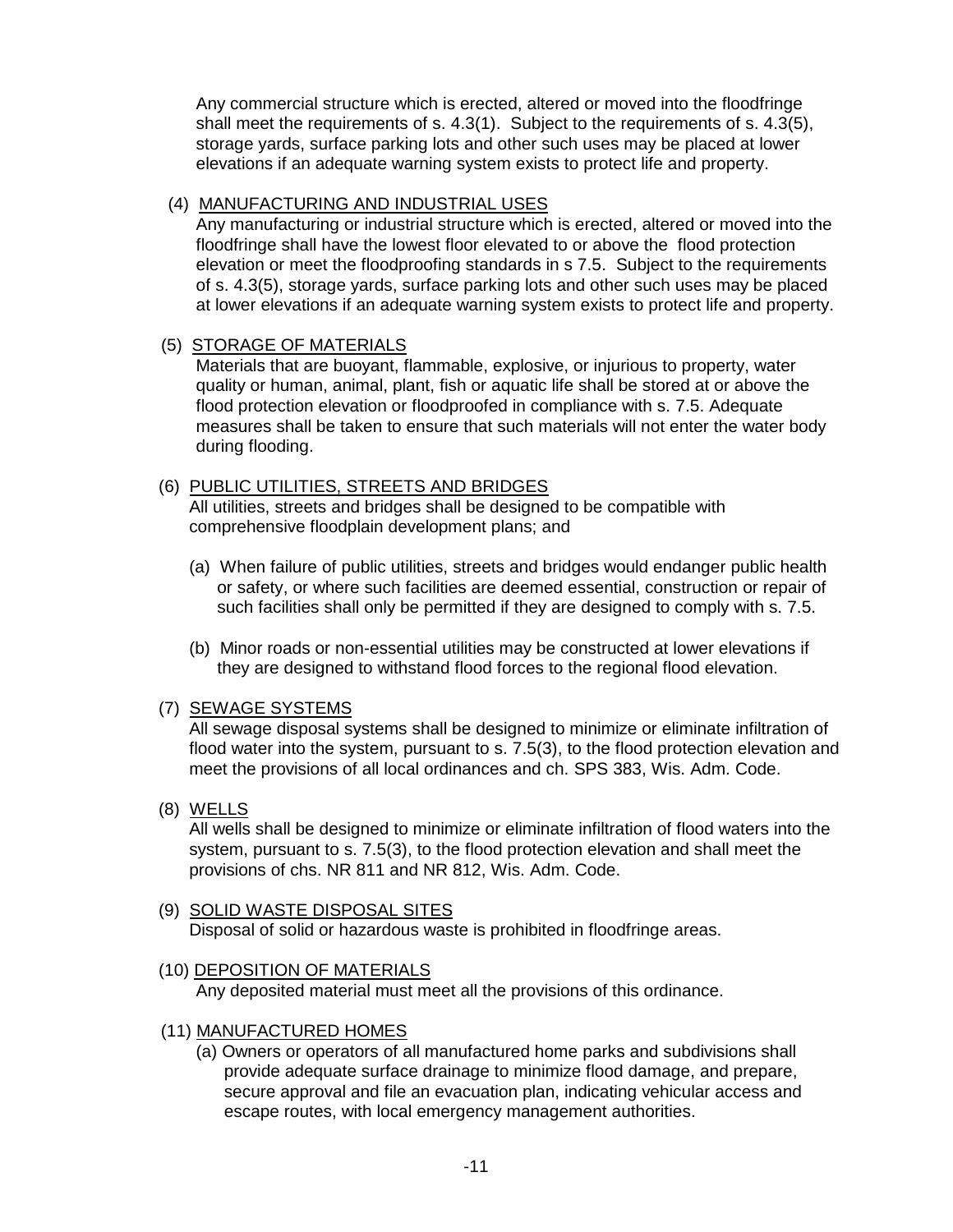- (b) In existing manufactured home parks, all new homes, replacement homes on existing pads, and substantially improved homes shall:
	- 1. have the lowest floor elevated to the flood protection elevation; and
	- 2. be anchored so they do not float, collapse or move laterally during a flood
- (c) Outside of existing manufactured home parks, including new manufactured home parks and all single units outside of existing parks, all new, replacement and substantially improved manufactured homes shall meet the residential development standards for the floodfringe in s. 4.3(1).

### (12) MOBILE RECREATIONAL VEHICLES

All mobile recreational vehicles that are on site for 180 consecutive days or more or are not fully licensed and ready for highway use shall meet the elevation and anchoring requirements in s. 4.3 (11)(b) and (c). A mobile recreational vehicle is ready for highway use if it is on its wheels or jacking system, is attached to the site only by quick-disconnect utilities and security devices and has no permanently attached additions.

#### **5.0 OTHER FLOODPLAIN DISTRICTS**

Other floodplain districts may be established under the ordinance and reflected on the floodplain zoning map. These districts may include general floodplain districts and flood storage districts.

#### **5.1 GENERAL FLOODPLAIN DISTRICT (GFP)**

(1) APPLICABILITY

The provisions for this district shall apply to all floodplains mapped as A, AO or AH zones.

#### (2) PERMITTED USES

Pursuant to s. 5.4, it shall be determined whether the proposed use is located within the floodway or floodfringe.

Those uses permitted in the Floodway (s. 3.2) and Floodfringe (s. 4.2) Districts are allowed within the General Floodplain District, according to the standards of s. 5.3, provided that all permits or certificates required under s. 7.1 have been issued.

#### (3) STANDARDS FOR DEVELOPMENT

S. 3.0 applies to floodway areas, s. 4.0 applies to floodfringe areas. The rest of this ordinance applies to either district.

- (a) In AO/AH Zones the structure's lowest floor must meet one of the conditions listed below whichever is higher:
	- 1 at or above the flood protection elevation; or
	- 2 two (2) feet above the highest adjacent grade around the structure; or
	- 3 the depth as shown on the FIRM.
- (b) In AO/AH zones, provide plans showing adequate drainage paths to guide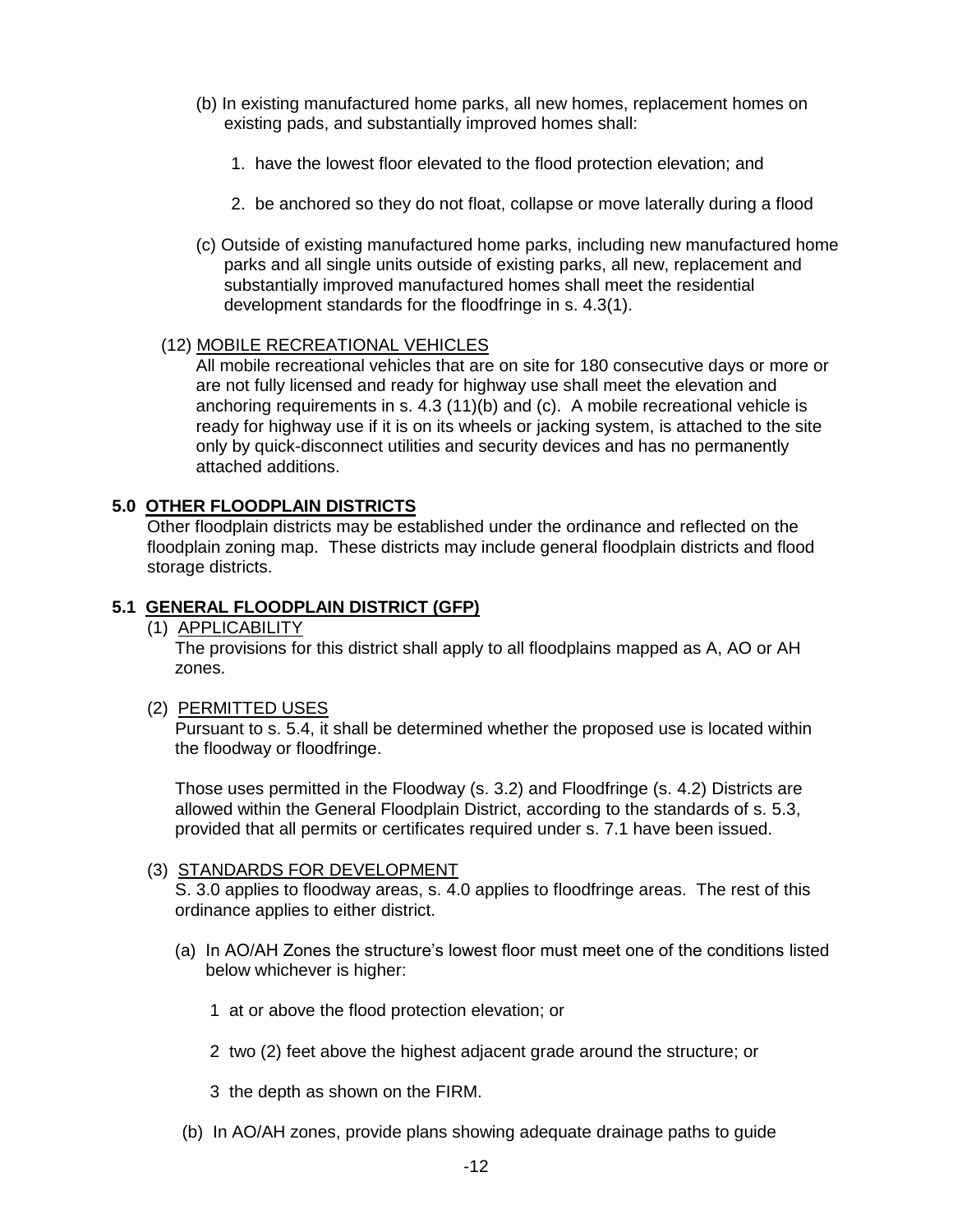floodwaters around structures.

### (4) DETERMINING FLOODWAY AND FLOODFRINGE

Upon receiving an application for development within the general floodplain district, the zoning administrator shall:

- (a) Require the applicant to submit two copies of an aerial photograph or a plan which shows the proposed development with respect to the general floodplain district limits, stream channel, and existing floodplain developments, along with a legal description of the property, fill limits and elevations, building floor elevations and flood proofing measures; and the flood zone as shown on the FIRM.
- (b) Require the applicant to furnish any of the following information deemed necessary by the Department to evaluate the effects of the proposal upon flood height and flood flows, regional flood elevation and to determine floodway boundaries.
	- 1 A Hydrologic and Hydraulic Study as specified in s. 7.1(2)(c).
	- 2 Plan (surface view) showing elevations or contours of the ground; pertinent structure, fill or storage elevations; size, location and layout of all proposed and existing structures on the site; location and elevations of streets, water supply, and sanitary facilities; soil types and other pertinent information;
	- 3 Specifications for building construction and materials, floodproofing, filling, dredging, channel improvement, storage, water supply and sanitary facilities.

### **5.2 FLOOD STORAGE DISTRICT**

The flood storage district delineates that portion of the floodplain where storage of floodwaters has been taken into account and is relied upon to reduce the regional flood discharge. The district protects the flood storage areas and assures that any development in the storage areas will not decrease the effective flood storage capacity which would cause higher flood elevations.

### (1) APPLICABILITY

The provisions of this section apply to all areas within the Flood Storage District (FSD), as shown on the official floodplain zoning maps.

#### (2) PERMITTED USES

Any use or development which occurs in a flood storage district must meet the applicable requirements in s. 4.3.

#### (3) STANDARDS FOR DEVELOPMENT IN FLOOD STORAGE DISTRICTS

- (a) Development in a flood storage district shall not cause an increase equal or greater than 0.00 of a foot in the height of the regional flood.
- (b) No development shall be allowed which removes flood storage volume unless an equal volume of storage as defined by the pre-development ground surface and the regional flood elevation shall be provided in the immediate area of the proposed development to compensate for the volume of storage which is lost, (compensatory storage). Excavation below the groundwater table is not considered to provide an equal volume of storage.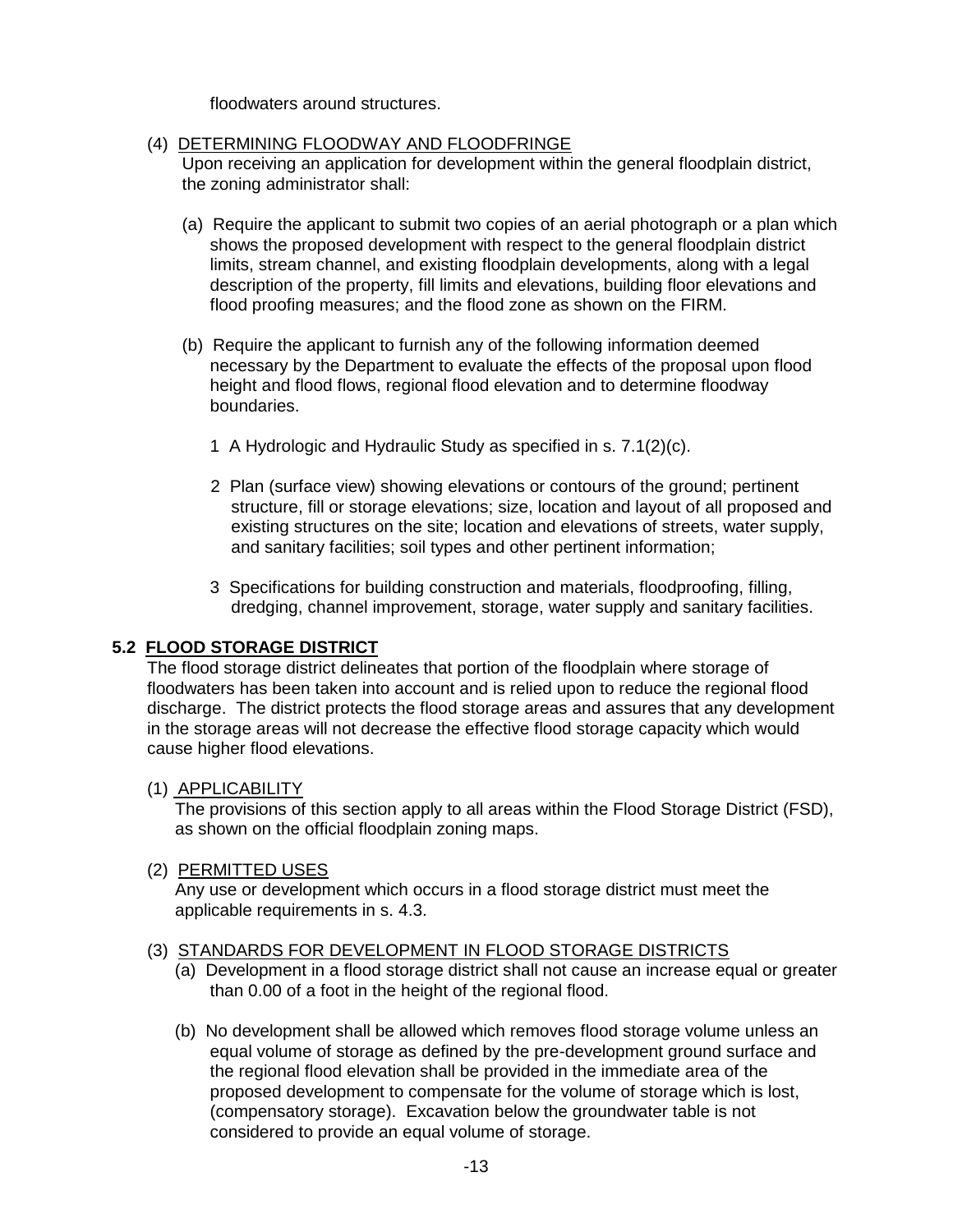- (c) If compensatory storage cannot be provided, the area may not be developed unless the entire area zoned as flood storage district – on this waterway – is rezoned to the floodfringe district. This must include a revision to the floodplain study and map done for the waterway to revert to the higher regional flood discharge calculated without floodplain storage, as per s. 8.0 *Amendments* of this ordinance.
- (d) No area may be removed from the flood storage district unless it can be shown that the area has been filled to the flood protection elevation and is contiguous to other lands lying outside of the floodplain.

### **6.0 NONCONFORMING USES**

### **6.1 GENERAL**

(1) APPLICABILITY

If these standards conform with s. 59.69(10), Stats., for counties or s. 62.23(7)(h), Stats., for cities and villages, they shall apply to all modifications or additions to any nonconforming use or structure and to the use of any structure or premises which was lawful before the passage of this ordinance or any amendment thereto.

- (2) The existing lawful use of a structure or its accessory use which is not in conformity with the provisions of this ordinance may continue subject to the following conditions:
	- (a) No modifications or additions to a nonconforming use or structure shall be permitted unless they comply with this ordinance. The words "modification" and "addition" include, but are not limited to, any alteration, addition, modification, structural repair, rebuilding or replacement of any such existing use, structure or accessory structure or use. Maintenance is not considered a modification; this includes painting, decorating, paneling and other nonstructural components and the maintenance, repair or replacement of existing private sewage or water supply systems or connections to public utilities. Any costs associated with the repair of a damaged structure are not considered maintenance.

The construction of a deck that does not exceed 200 square feet and that is adjacent to the exterior wall of a principal structure is not an extension, modification or addition. The roof of the structure may extend over a portion of the deck in order to provide safe ingress and egress to the principal structure.

- (b) If a nonconforming use or the use of a nonconforming structure is discontinued for 12 consecutive months, it is no longer permitted and any future use of the property, and any structure or building thereon, shall conform to the applicable requirements of this ordinance;
- (c) The municipality shall keep a record which lists all nonconforming uses and nonconforming structures, their present equalized assessed value, the cost of all modifications or additions which have been permitted, and the percentage of the structure's total current value those modifications represent;
- (d) No modification or addition to any nonconforming structure or any structure with a nonconforming use, which over the life of the structure would equal or exceed 50% of its present equalized assessed value, shall be allowed unless the entire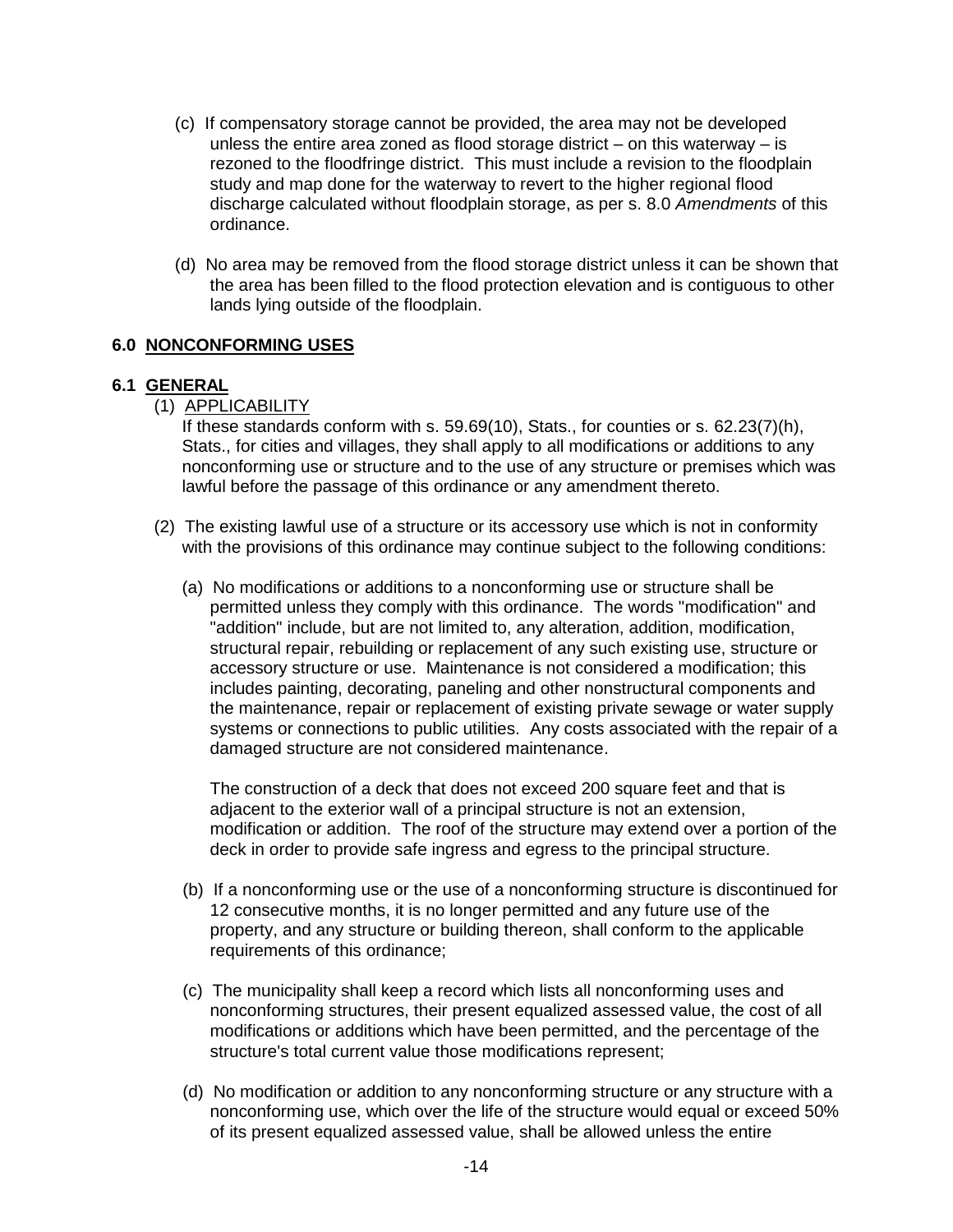structure is permanently changed to a conforming structure with a conforming use in compliance with the applicable requirements of this ordinance. Contiguous dry land access must be provided for residential and commercial uses in compliance with s. 4.3(1). The costs of elevating the lowest floor of a nonconforming building or a building with a nonconforming use to the flood protection elevation are excluded from the 50% provisions of this paragraph;

- (e) No maintenance to any nonconforming structure or any structure with a nonconforming use, the cost of which would equal or exceed 50% of its present equalized assessed value, shall be allowed unless the entire structure is permanently changed to a conforming structure with a conforming use in compliance with the applicable requirements of this ordinance. Contiguous dry land access must be provided for residential and commercial uses in compliance with s. 4.3(1).
- (f) If on a per event basis the total value of the work being done under (d) and (e) equals or exceeds 50% of the present equalized assessed value the work shall not be permitted unless the entire structure is permanently changed to a conforming structure with a conforming use in compliance with the applicable requirements of this ordinance. Contiguous dry land access must be provided for residential and commercial uses in compliance with s. 4.3(1).
- (g) Except as provided in subd. (h), if any nonconforming structure or any structure with a nonconforming use is destroyed or is substantially damaged, it cannot be replaced, reconstructed or rebuilt unless the use and the structure meet the current ordinance requirements. A structure is considered substantially damaged if the total cost to restore the structure to its pre-damaged condition equals or exceeds 50% of the structure's present equalized assessed value.
- (h) For nonconforming buildings that are substantially damaged or destroyed by a nonflood disaster, the repair or reconstruction of any such nonconforming building shall be permitted in order to restore it to the size and use in effect prior to the damage event, provided that the minimum federal code requirements below are met and all required permits have been granted prior to the start of construction.
	- 1. Residential Structures
		- a. Shall have the lowest floor, including basement, elevated to or above the base flood elevation using fill, pilings, columns, posts or perimeter walls. Perimeter walls must meet the requirements of s. 7.5(2).
		- b. Shall be anchored to prevent flotation, collapse, or lateral movement of the structure resulting from hydrodynamic and hydrostatic loads, including the effects of buoyancy and shall be constructed with methods and materials resistant to flood damage.
		- c. Shall be constructed with electrical, heating, ventilation, plumbing and air conditioning equipment and other service facilities that are designed and/or elevated so as to prevent water from entering or accumulating within the components during conditions of flooding.
		- d. In A Zones, obtain, review and utilize any flood data available from a federal,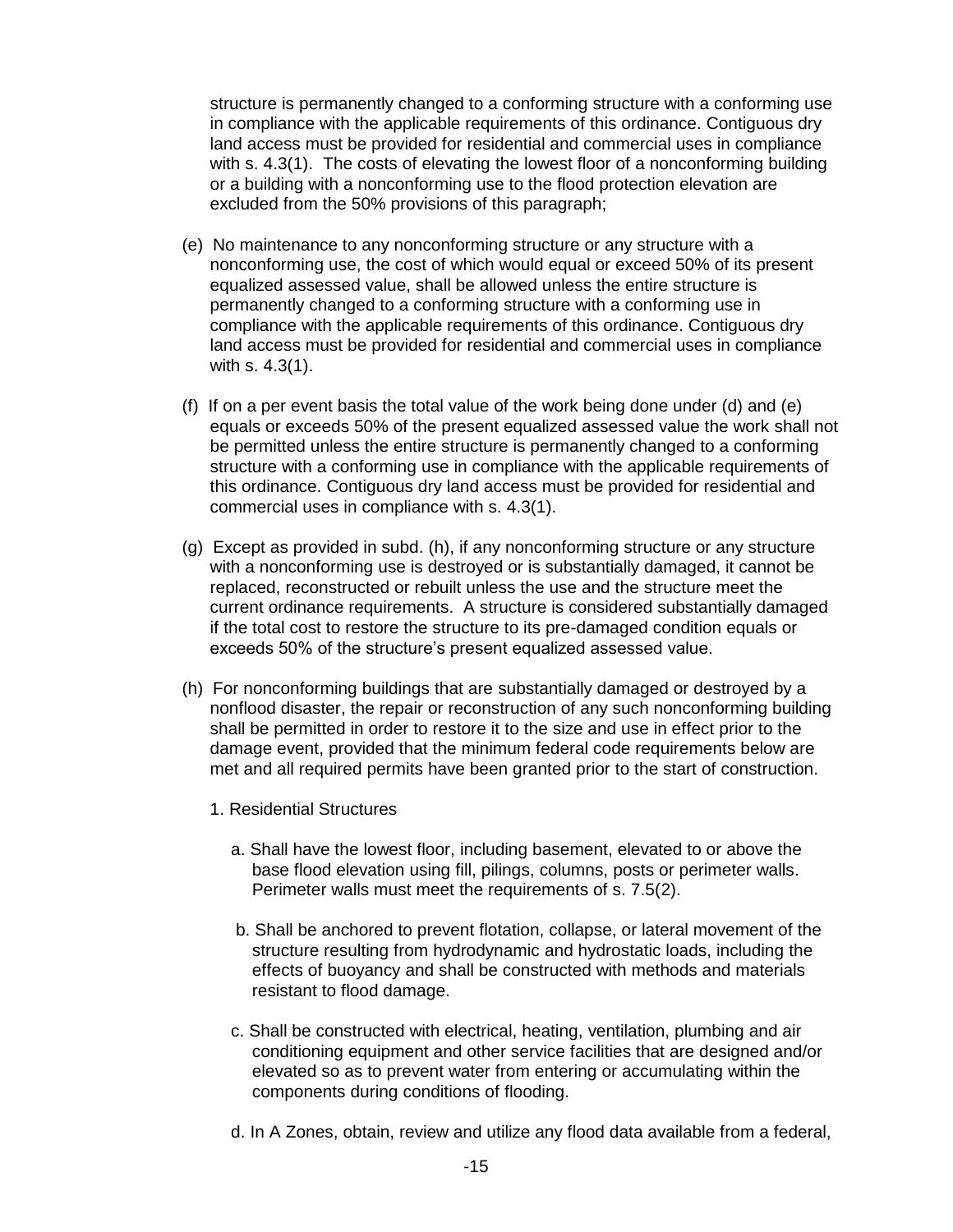state or other source.

- e. In AO Zones with no elevations specified, shall have the lowest floor, including basement, meet the standards in s. 5.3(1).
- f. in AO Zones, shall have adequate drainage paths around structures on slopes to guide floodwaters around and away from the structure.
- 2. Nonresidential Structures
	- a. Shall meet the requirements of s. 6.1(2)(h)1a-b and e-g.
	- b. Shall either have the lowest floor, including basement, elevated to or above the regional flood elevation; or, together with attendant utility and sanitary facilities, shall meet the standards in s. 7.5(1) or (2).
	- c. In AO Zones with no elevations specified, shall have the lowest floor, including basement, meet the standards in s. 5.3(1).
- (3) A nonconforming historic structure may be altered if the alteration will not preclude the structures continued designation as a historic structure, the alteration will comply with s. 3.3(1), flood resistant materials are used, and construction practices and floodproofing methods that comply with s. 7.5 are used. Repair or rehabilitation of historic structures shall be exempt from the development standards of s. 6.1(2)(h)1if it is determined that the proposed repair or rehabilitation will not preclude the structure's continued designation as a historic structure and is the minimum necessary to preserve the historic character and design of the structure.

### **6.2 FLOODWAY DISTRICT**

- (1) No modification or addition shall be allowed to any nonconforming structure or any structure with a nonconforming use in the Floodway District, unless such modification or addition:
	- (a) Has been granted a permit or variance which meets all ordinance requirements;
	- (b) Meets the requirements of s. 6.1;
	- (c) Shall not increase the obstruction to flood flows or regional flood height;
	- (d) Any addition to the existing structure shall be floodproofed, pursuant to s. 7.5, by means other than the use of fill, to the flood protection elevation; and
	- (e) If any part of the foundation below the flood protection elevation is enclosed, the following standards shall apply:
		- 1. The enclosed area shall be designed by a registered architect or engineer to allow for the efficient entry and exit of flood waters without human intervention. A minimum of two openings must be provided with a minimum net area of at least one square inch for every one square foot of the enclosed area. The lowest part of the opening can be no more than 12 inches above the adjacent grade;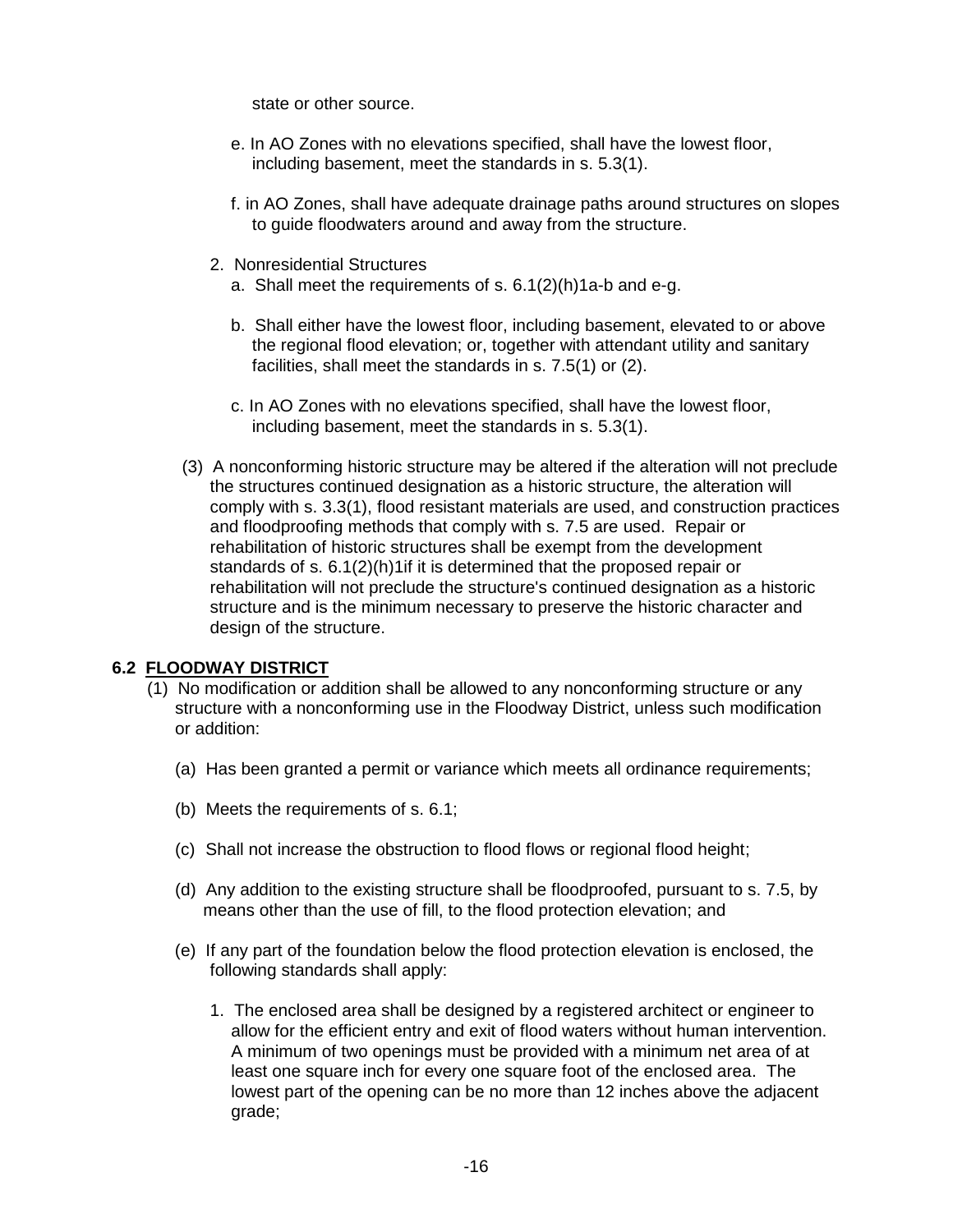- 2. The parts of the foundation located below the flood protection elevation must be constructed of flood-resistant materials;
- 3. Mechanical and utility equipment must be elevated or floodproofed to or above the flood protection elevation; and
- 4. The use must be limited to parking, building access or limited storage.
- (2) No new on-site sewage disposal system, or addition to an existing on-site sewage disposal system, except where an addition has been ordered by a government agency to correct a hazard to public health, shall be allowed in the Floodway District. Any replacement, repair or maintenance of an existing on-site sewage disposal system in a floodway area shall meet the applicable requirements of all municipal ordinances, s. 7.5(3) and ch. SPS 383, Wis. Adm. Code.
- (3) No new well or modification to an existing well used to obtain potable water shall be allowed in the Floodway District. Any replacement, repair or maintenance of an existing well in the Floodway District shall meet the applicable requirements of all municipal ordinances, s. 7.5(3) and chs. NR 811 and NR 812, Wis. Adm. Code.

### **6.3 FLOODFRINGE DISTRICT**

- (1) No modification or addition shall be allowed to any nonconforming structure or any structure with a nonconforming use unless such modification or addition has been granted a permit or variance by the municipality, and meets the requirements of s. 4.3 except where s. 6.3(2) is applicable.
- (2) Where compliance with the provisions of subd. (1) would result in unnecessary hardship and only where the structure will not be used for human habitation or be associated with a high flood damage potential, the Board of Adjustment/Appeals, using the procedures established in s. 7.3, may grant a variance from those provisions of subd. (1) for modifications or additions using the criteria listed below. Modifications or additions which are protected to elevations lower than the flood protection elevation may be permitted if:
	- (a) No floor is allowed below the regional flood elevation for residential or commercial structures;
	- (b) Human lives are not endangered;
	- (c) Public facilities, such as water or sewer, shall not be installed;
	- (d) Flood depths shall not exceed two feet;
	- (e) Flood velocities shall not exceed two feet per second; and
	- (f) The structure shall not be used for storage of materials as described in s. 4.3(5).
- (3) All new private sewage disposal systems, or addition to, replacement, repair or maintenance of a private sewage disposal system shall meet all the applicable provisions of all local ordinances, 7.5(3) and ch. SPS 383, Wis. Adm. Code.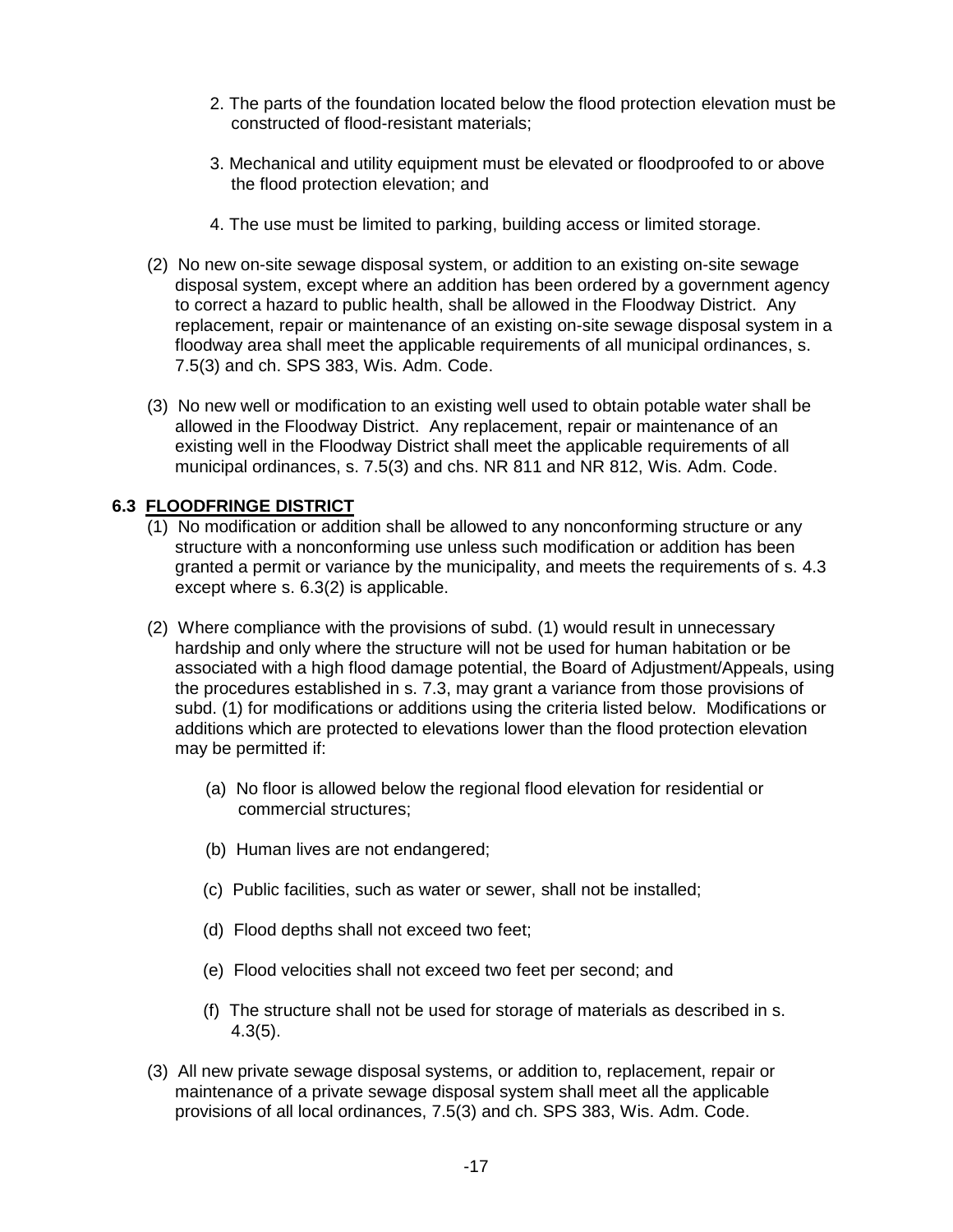(4) All new wells, or addition to, replacement, repair or maintenance of a well shall meet the applicable provisions of this ordinance, s. 7.5(3) and ch. NR 811 and NR 812, Wis. Adm. Code.

### **6.4 FLOOD STORAGE DISTRICT**

No modifications or additions shall be allowed to any nonconforming structure in a flood storage area unless the standards outlined in 5.2(3) are met.

### **7.0 ADMINISTRATION**

Where a zoning administrator, planning agency or a board of adjustment/appeals has already been appointed to administer a zoning ordinance adopted under ss. 59.69, 59.692 or 62.23(7), Stats., these officials shall also administer this ordinance.

### **7.1 ZONING ADMINISTRATOR**

### (1) DUTIES AND POWERS

The zoning administrator is authorized to administer this ordinance and shall have the following duties and powers:

- (a) Advise applicants of the ordinance provisions, assist in preparing permit applications and appeals, and assure that the regional flood elevation for the proposed development is shown on all permit applications.
- (b) Issue permits and inspect properties for compliance with provisions of this ordinance and issue certificates of compliance where appropriate.
- (c) Inspect and assess all damaged floodplain structures to determine if substantial damage to the structures has occurred.
- (d) Keep records of all official actions such as:
	- 1. All permits issued, inspections made, and work approved;
	- 2. Documentation of certified lowest floor and regional flood elevations;
	- 3. Floodproofing certificates.
	- 4. Water surface profiles, floodplain zoning maps and ordinances, nonconforming uses and structures including changes, appeals, variances and amendments.
	- 5. All substantial damage assessment reports for floodplain structures.
	- 6. List of nonconforming structures and uses. .
- (e) Submit copies of the following items to the Department Regional office:
	- 1. Within 10 days of the decision, a copy of any decisions on variances, appeals for map or text interpretations, and map or text amendments;
	- 2. Copies of case-by-case analyses and other required information including an annual summary of floodplain zoning actions taken.
	- 3. Copies of substantial damage assessments performed and all related correspondence concerning the assessments.
- (f) Investigate, prepare reports, and report violations of this ordinance to the municipal zoning agency and attorney for prosecution. Copies of the reports shall also be sent to the Department Regional office.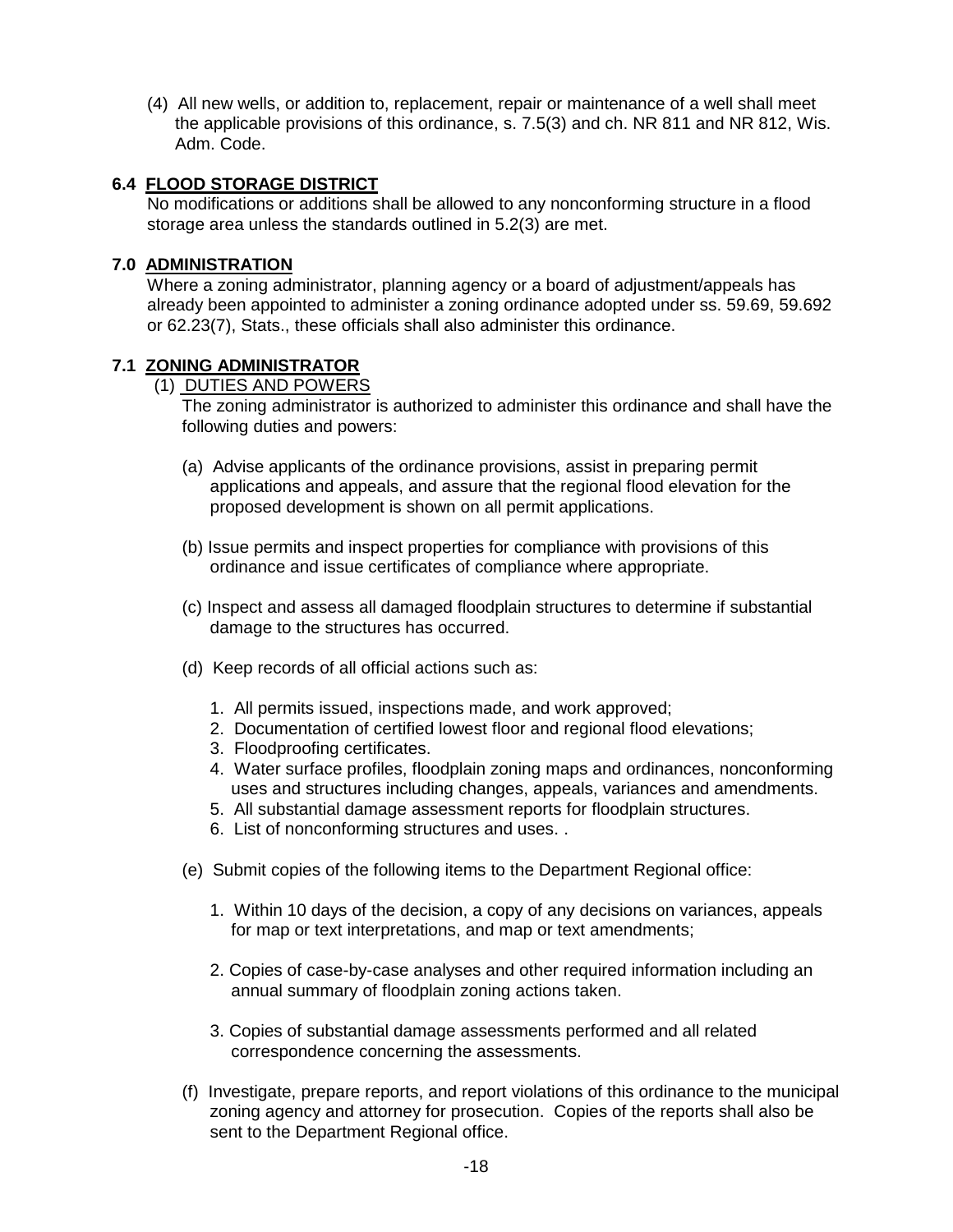(g) Submit copies of amendments and biennial reports to the FEMA Regional office.

### (2) LAND USE PERMIT

A land use permit shall be obtained before any new development; repair, modification or addition to an existing structure; or change in the use of a building or structure, including sewer and water facilities, may be initiated. Application to the zoning administrator shall include:

### (a) GENERAL INFORMATION

- 1. Name and address of the applicant, property owner and contractor;
- 2. Legal description, proposed use, and whether it is new construction or a modification;

#### (b) SITE DEVELOPMENT PLAN

A site plan drawn to scale shall be submitted with the permit application form and shall contain:

- 1. Location, dimensions, area and elevation of the lot;
- 2. Location of the ordinary highwater mark of any abutting navigable waterways;
- 3. Location of any structures with distances measured from the lot lines and street center lines;
- 4. Location of any existing or proposed on-site sewage systems or private water supply systems;
- 5. Location and elevation of existing or future access roads;
- 6. Location of floodplain and floodway limits as determined from the official floodplain zoning maps;
- 7. The elevation of the lowest floor of proposed buildings and any fill using the vertical datum from the adopted study – either National Geodetic Vertical Datum (NGVD) or North American Vertical Datum (NAVD);
- 8. Data sufficient to determine the regional flood elevation in NGVD or NAVD at the location of the development and to determine whether or not the requirements of s. 3.0 or 4.0 are met; and
- 9. Data to determine if the proposed development will cause an obstruction to flow or an increase in regional flood height or discharge according to s. 2.1. This may include any of the information noted in s. 3.3(1).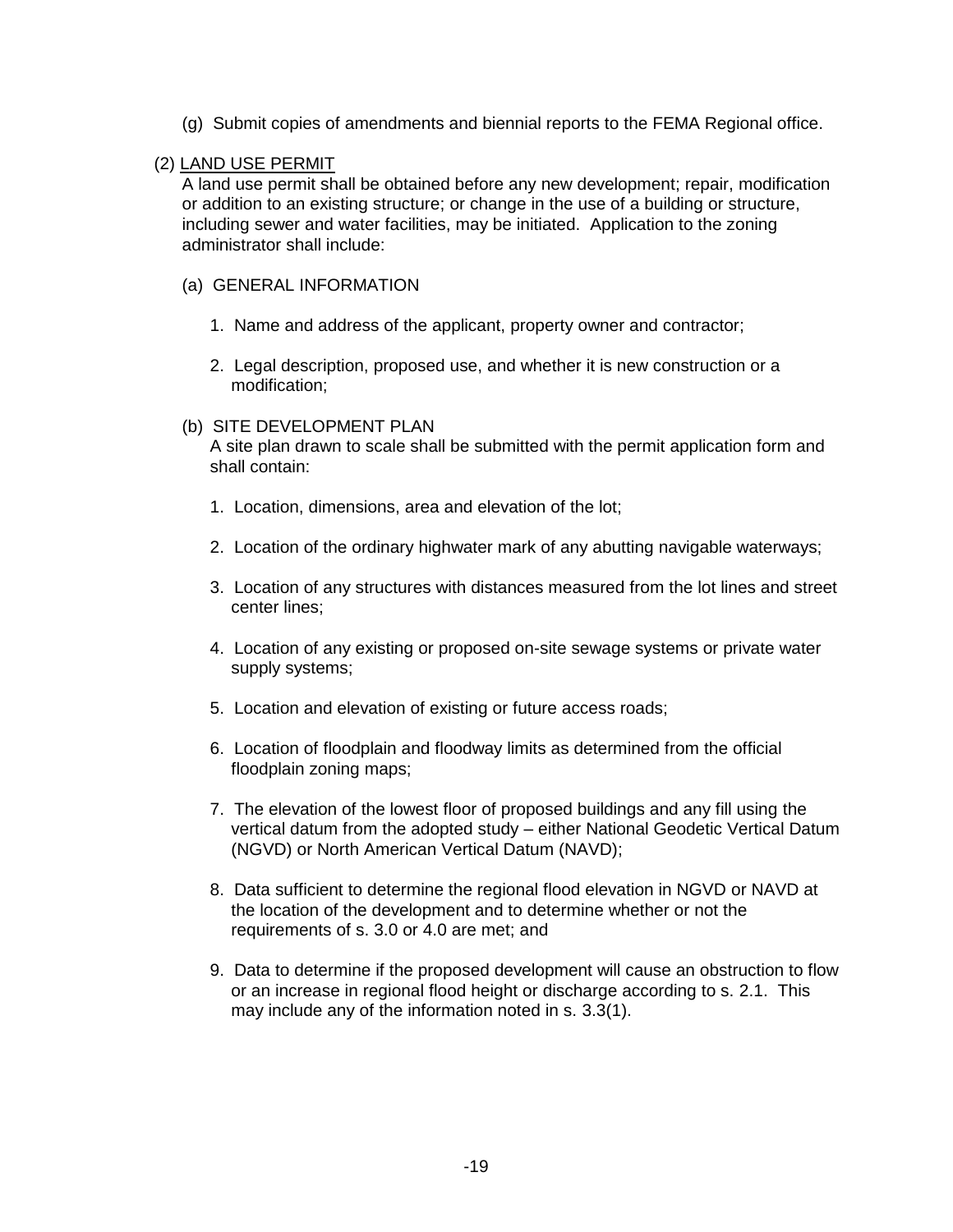- (c) HYDRAULIC AND HYDROLOGIC STUDIES TO ANALYZE DEVELOPMENT All hydraulic and hydrologic studies shall be completed under the direct supervision of a professional engineer registered in the State. The study contractor shall be responsible for the technical adequacy of the study. All studies shall be reviewed and approved by the Department.
	- 1. Zone A floodplains:
		- a. Hydrology

*.*

- i. The appropriate method shall be based on the standards in ch. NR 116.07(3), Wis. Admin. Code, *Hydrologic Analysis: Determination of Regional Flood Discharge.*
- b. Hydraulic modeling

The regional flood elevation shall be based on the standards in ch. NR 116.07(4), Wis. Admin. Code, *Hydraulic Analysis: Determination of Regional Flood Elevation* and the following:

- i. determination of the required limits of the hydraulic model shall be based on detailed study information for downstream structures (dam, bridge, culvert) to determine adequate starting WSEL for the study.
- ii. channel sections must be surveyed.
- iii. minimum four foot contour data in the overbanks shall be used for the development of cross section overbank and floodplain mapping.
- iv. a maximum distance of 500 feet between cross sections is allowed in developed areas with additional intermediate cross sections required at transitions in channel bottom slope including a survey of the channel at each location.
- v. the most current version of HEC\_RAS shall be used.
- vi. a survey of bridge and culvert openings and the top of road is required at each structure.
- vii. additional cross sections are required at the downstream and upstream limits of the proposed development and any necessary intermediate locations based on the length of the reach if greater than 500 feet.
- viii. standard accepted engineering practices shall be used when assigning parameters for the base model such as flow, Manning's N values, expansion and contraction coefficients or effective flow limits. The base model shall be calibrated to past flooding data such as high water marks to determine the reasonableness of the model results. If no historical data is available, adequate justification shall be provided for any parameters outside standard accepted engineering practices.
- ix. the model must extend past the upstream limit of the difference in the existing and proposed flood profiles in order to provide a tie-in to existing studies. The height difference between the proposed flood profile and the existing study profiles shall be no more than 0.00 feet.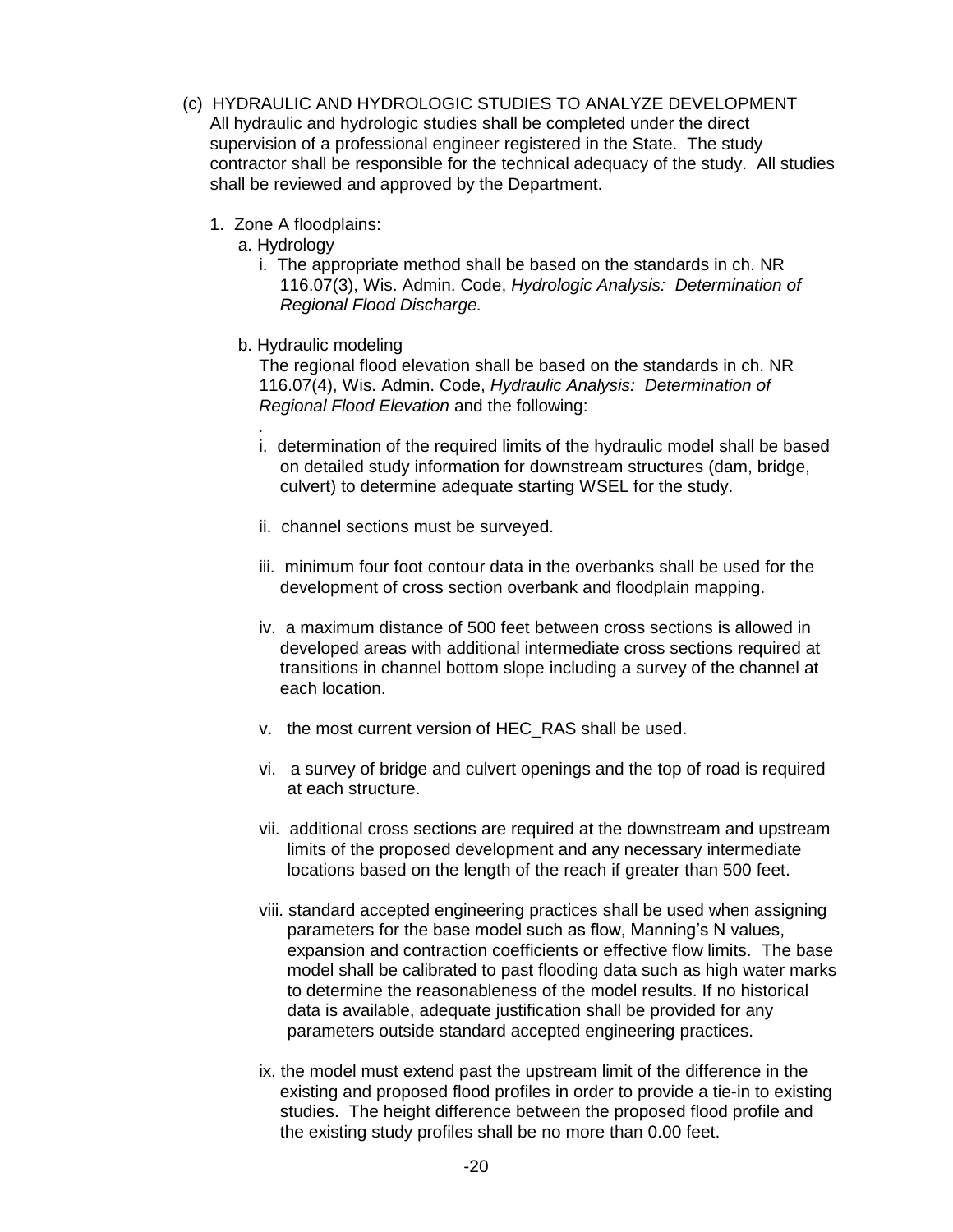c. Mapping

A work map of the reach studied shall be provided, showing all cross section locations, floodway/floodplain limits based on best available topographic data, geographic limits of the proposed development and whether the proposed development is located in the floodway.

- i. If the proposed development is located outside of the floodway, then it is determined to have no impact on the regional flood elevation.
- ii. If any part of the proposed development is in the floodway, it must be added to the base model to show the difference between existing and proposed conditions. The study must ensure that all coefficients remain the same as in the existing model, unless adequate justification based on standard accepted engineering practices is provided.
- 2. Zone AE Floodplains
	- a. Hydrology

If the proposed hydrology will change the existing study, the appropriate method to be used shall be based on ch. NR 116.07(3), Wis. Admin. Code, *Hydrologic Analysis: Determination of Regional Flood Discharge.*

b. Hydraulic model

The regional flood elevation shall be based on the standards in ch. NR 116.07(4), Wis. Admin. Code, *Hydraulic Analysis: Determination of Regional Flood Elevation* and the following:

i. Duplicate Effective Model

The effective model shall be reproduced to ensure correct transference of the model data and to allow integration of the revised data to provide a continuous FIS model upstream and downstream of the revised reach. If data from the effective model is available, models shall be generated that duplicate the FIS profiles and the elevations shown in the Floodway Data Table in the FIS report to within 0.1 foot.

ii. Corrected Effective Model.

The Corrected Effective Model shall not include any man-made physical changes since the effective model date, but shall import the model into the most current version of HEC-RAS for Department review.

iii. Existing (Pre-Project Conditions) Model.

The Existing Model shall be required to support conclusions about the actual impacts of the project associated with the Revised (Post-Project) Model or to establish more up-to-date models on which to base the Revised (Post-Project) Model.

- iv. Revised (Post-Project Conditions) Model. The Revised (Post-Project Conditions) Model shall incorporate the Existing Model and any proposed changes to the topography caused by the proposed development. This model shall reflect proposed conditions.
- v. All changes to the Duplicate Effective Model and subsequent models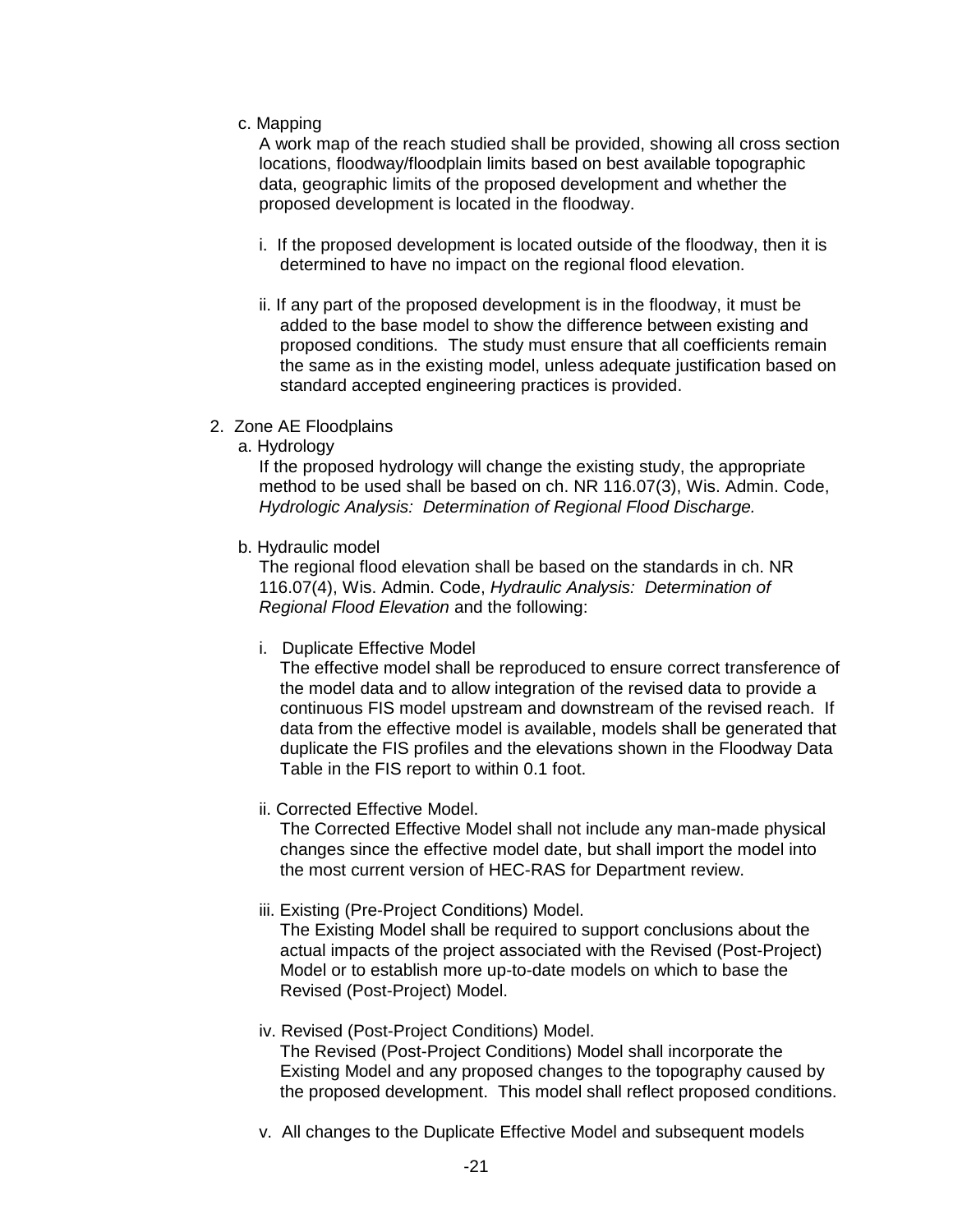must be supported by certified topographic information, bridge plans, construction plans and survey notes.

- vi. Changes to the hydraulic models shall be limited to the stream reach for which the revision is being requested. Cross sections upstream and downstream of the revised reach shall be identical to those in the effective model and result in water surface elevations and topwidths computed by the revised models matching those in the effective models upstream and downstream of the revised reach as required. The Effective Model shall not be truncated.
- c. Mapping

Maps and associated engineering data shall be submitted to the Department for review which meet the following conditions:

- i. Consistency between the revised hydraulic models, the revised floodplain and floodway delineations, the revised flood profiles, topographic work map, annotated FIRMs and/or Flood Boundary Floodway Maps (FBFMs), construction plans, bridge plans.
- ii. Certified topographic map of suitable scale, contour interval, and a planimetric map showing the applicable items. If a digital version of the map is available, it may be submitted in order that the FIRM may be more easily revised.
- iii. Annotated FIRM panel showing the revised 1% and 0.2% annual chance floodplains and floodway boundaries.
- iv. If an annotated FIRM and/or FBFM and digital mapping data (GIS or CADD) are used then all supporting documentation or metadata must be included with the data submission along with the Universal Transverse Mercator (UTM) projection and State Plane Coordinate System in accordance with FEMA mapping specifications.
- v. The revised floodplain boundaries shall tie into the effective floodplain boundaries.
- vi. All cross sections from the effective model shall be labeled in accordance with the effective map and a cross section lookup table shall be included to relate to the model input numbering scheme.
- vii. Both the current and proposed floodways shall be shown on the map.
- viii. The stream centerline, or profile baseline used to measure stream distances in the model shall be visible on the map.
- (d) EXPIRATION

All permits issued under the authority of this ordinance shall expire no more than 180 days after issuance. The permit may be extended for a maximum of 180 days for good and sufficient cause.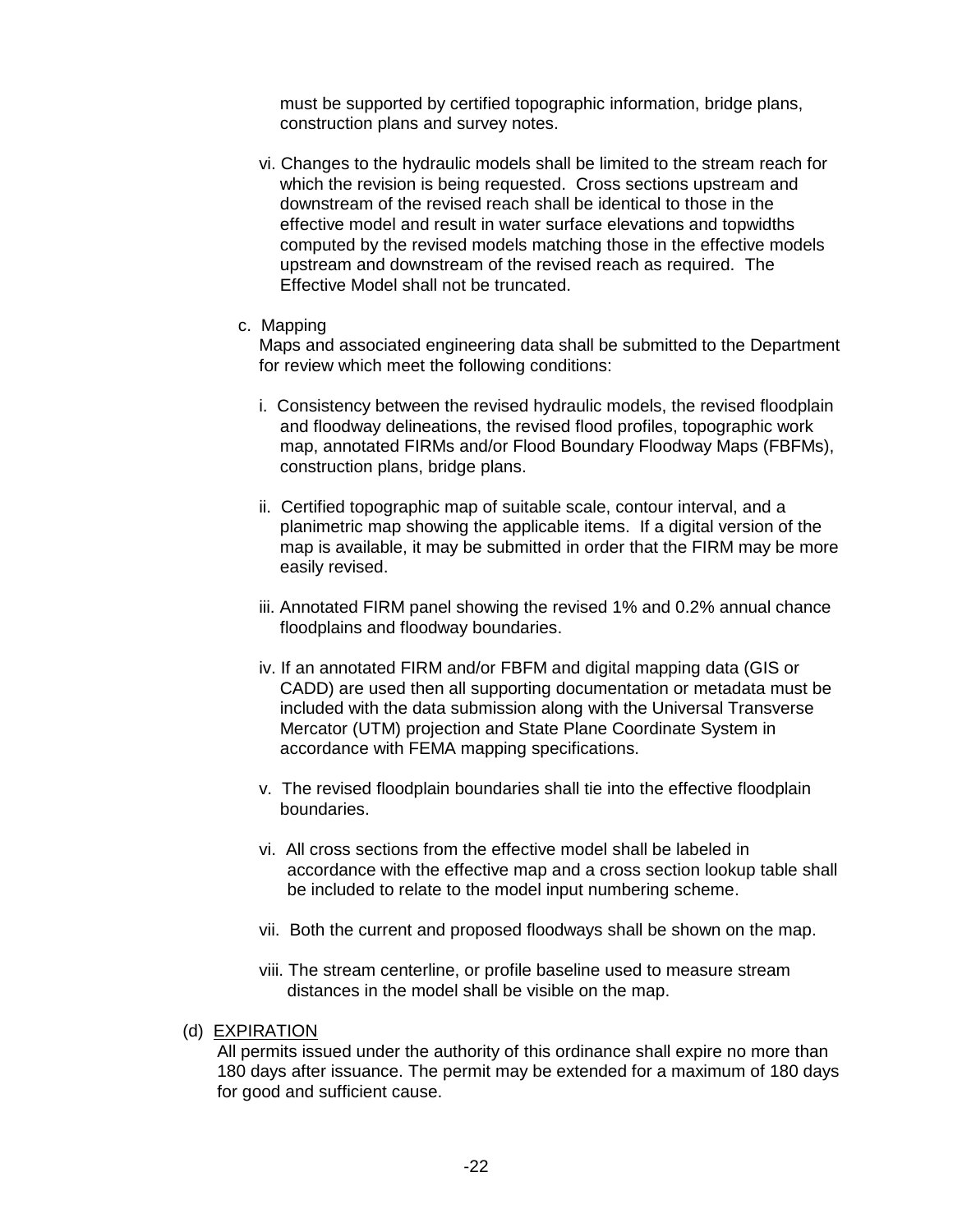### (3) CERTIFICATE OF COMPLIANCE

No land shall be occupied or used, and no building which is hereafter constructed, altered, added to, modified, repaired, rebuilt or replaced shall be occupied until a certificate of compliance is issued by the zoning administrator, except where no permit is required, subject to the following provisions:

- (a) The certificate of compliance shall show that the building or premises or part thereof, and the proposed use, conform to the provisions of this ordinance;
- (b) Application for such certificate shall be concurrent with the application for a permit;
- (c) If all ordinance provisions are met, the certificate of compliance shall be issued within 10 days after written notification that the permitted work is completed;
- (d) The applicant shall submit a certification signed by a registered professional engineer, architect or land surveyor that the fill, lowest floor and floodproofing elevations are in compliance with the permit issued. Floodproofing measures also require certification by a registered professional engineer or architect that the requirements of s. 7.5 are met.

### (4) OTHER PERMITS

Prior to obtaining a floodplain development permit the applicant must secure all necessary permits from federal, state, and local agencies, including but not limited to those required by the U.S. Army Corps of Engineers under s. 404 of the Federal Water Pollution Control Act, Amendments of 1972, 33 U.S.C. 1344.

### **7.2 ZONING AGENCY**

- (1) The (*Ordinance Committee*) shall:
	- (a) oversee the functions of the office of the zoning administrator; and
	- (b) review and advise the governing body on all proposed amendments to this ordinance, maps and text.
- (2) The (*Ordinance Committee*) shall not:
	- (a) grant variances to the terms of the ordinance in place of action by the Board of Adjustment/Appeals; or
	- (b) amend the text or zoning maps in place of official action by the governing body.

### **7.3 BOARD OF ADJUSTMENT/APPEALS**

The Board of Adjustment/Appeals, created under s. 59.694, Stats., for counties or s. 62.23(7)(e), Stats., for cities or villages, is hereby authorized or shall be appointed to act for the purposes of this ordinance. The Board shall exercise the powers conferred by Wisconsin Statutes and adopt rules for the conduct of business. The zoning administrator shall not be the secretary of the Board.

### (1) POWERS AND DUTIES

The Board of Adjustment/Appeals shall:

(a) Appeals - Hear and decide appeals where it is alleged there is an error in any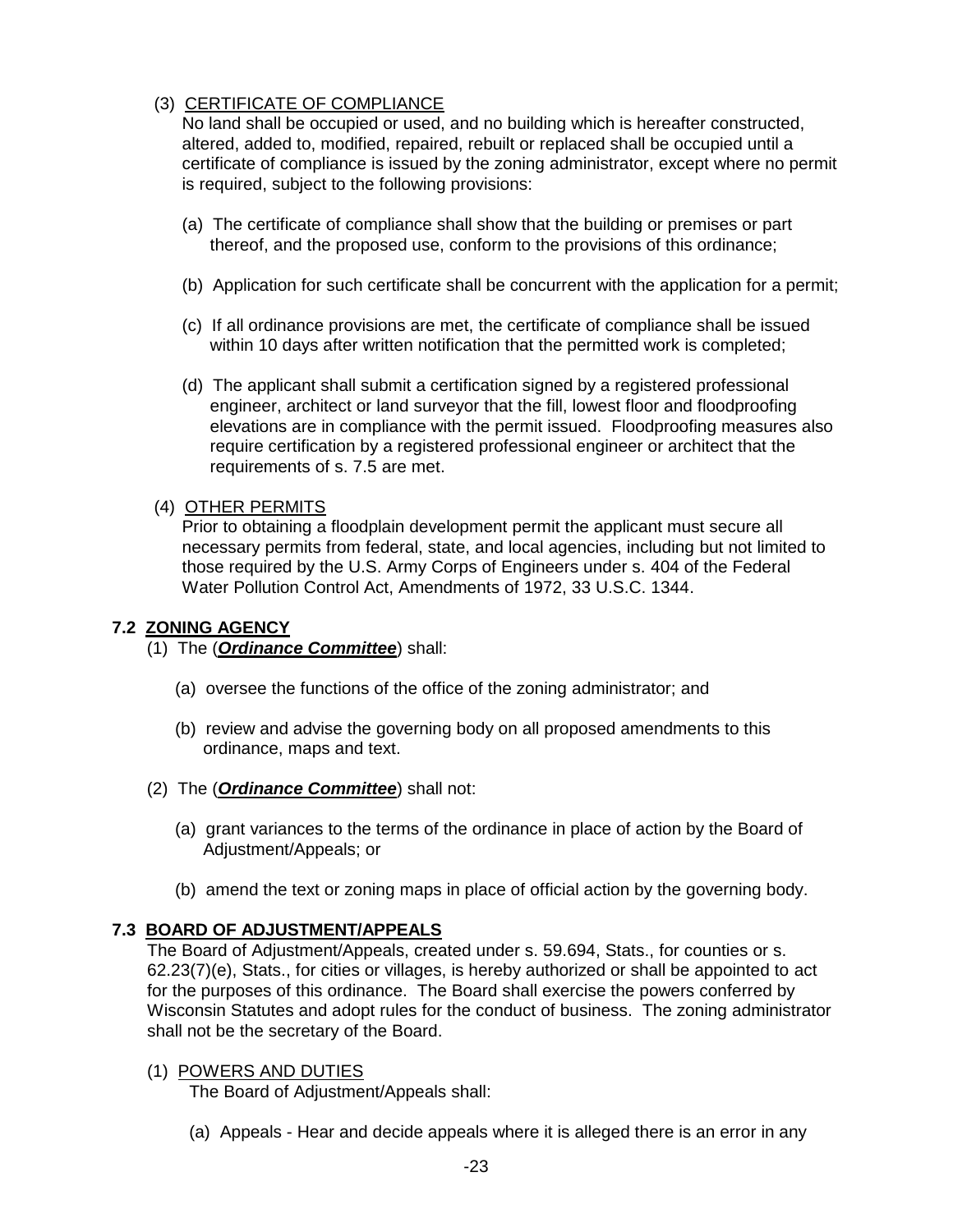order, requirement, decision or determination made by an administrative official in the enforcement or administration of this ordinance;

- (b) Boundary Disputes Hear and decide disputes concerning the district boundaries shown on the official floodplain zoning map; and
- (c) Variances Hear and decide, upon appeal, variances from the ordinance standards.

### (2) APPEALS TO THE BOARD

- (a) Appeals to the board may be taken by any person aggrieved, or by any officer or department of the municipality affected by any decision of the zoning administrator or other administrative officer. Such appeal shall be taken within 30 days unless otherwise provided by the rules of the board, by filing with the official whose decision is in question, and with the board, a notice of appeal specifying the reasons for the appeal. The official whose decision is in question shall transmit to the board all records regarding the matter appealed.
- (b) NOTICE AND HEARING FOR APPEALS INCLUDING VARIANCES
	- 1. Notice The board shall:
		- a. Fix a reasonable time for the hearing;
		- b. Publish adequate notice pursuant to Wisconsin Statutes, specifying the date, time, place and subject of the hearing; and
		- c. Assure that notice shall be mailed to the parties in interest and the Department Regional office at least 10 days in advance of the hearing.
	- 2. Hearing Any party may appear in person or by agent. The board shall:
		- a. Resolve boundary disputes according to s. 7.3(3);
		- b. Decide variance applications according to s. 7.3(4); and
		- c. Decide appeals of permit denials according to s. 7.4.
- (c) DECISION: The final decision regarding the appeal or variance application shall:
	- 1. Be made within a reasonable time;
	- 2. Be sent to the Department Regional office within 10 days of the decision;
	- 3. Be a written determination signed by the chairman or secretary of the Board;
	- 4. State the specific facts which are the basis for the Board's decision;
	- 5. Either affirm, reverse, vary or modify the order, requirement, decision or determination appealed, in whole or in part, dismiss the appeal for lack of jurisdiction or grant or deny the variance application; and
	- 6. Include the reasons for granting an appeal, describing the hardship demonstrated by the applicant in the case of a variance, clearly stated in the recorded minutes of the Board proceedings.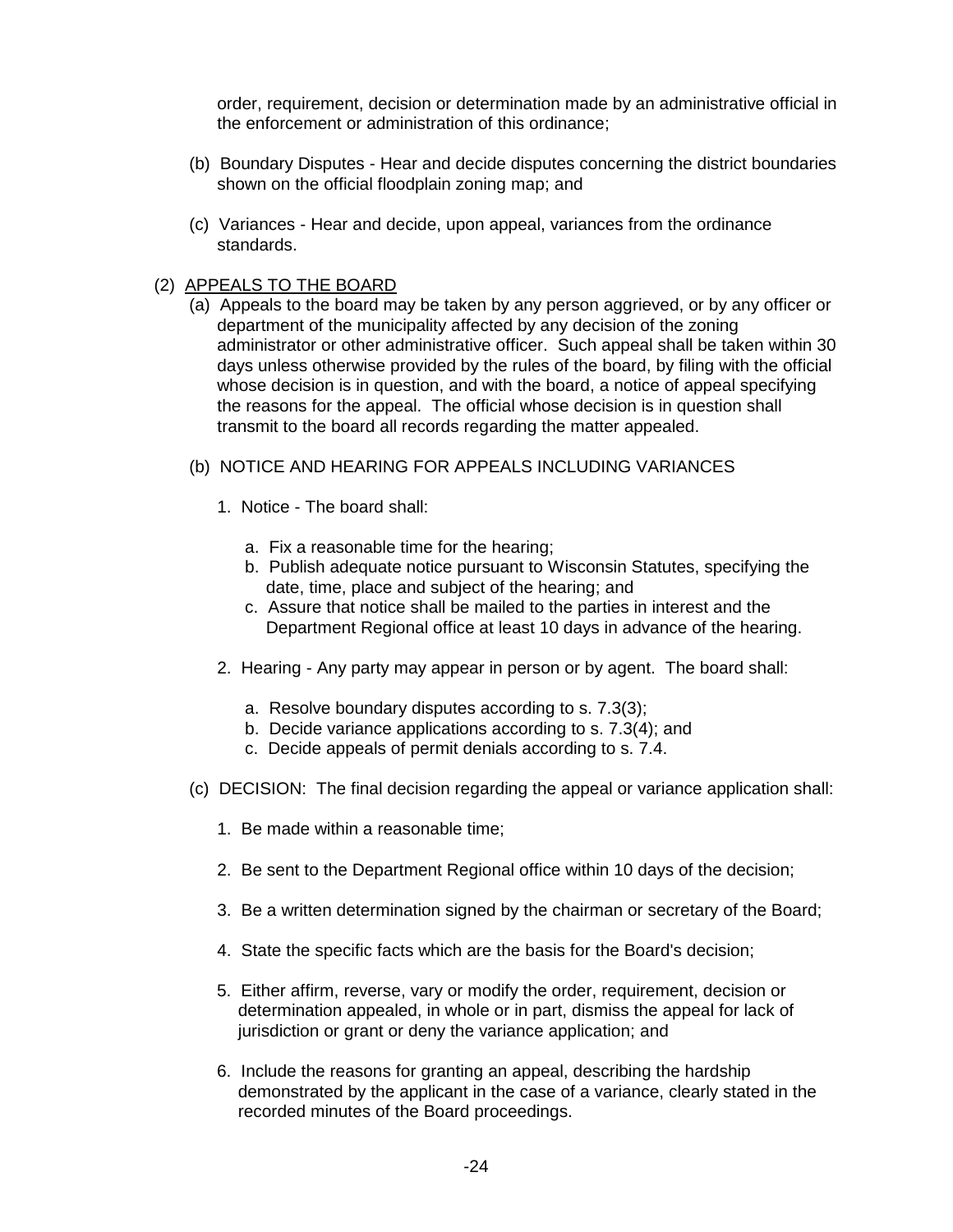### (3) BOUNDARY DISPUTES

The following procedure shall be used by the Board in hearing disputes concerning floodplain district boundaries:

- (a) If a floodplain district boundary is established by approximate or detailed floodplain studies, the flood elevations or profiles shall prevail in locating the boundary. If none exist, other evidence may be examined;
- (b) The person contesting the boundary location shall be given a reasonable opportunity to present arguments and technical evidence to the Board; and
- (c) If the boundary is incorrectly mapped, the Board should inform the zoning committee or the person contesting the boundary location to petition the governing body for a map amendment according to s. 8.0 *Amendments*.
- (4) VARIANCE
	- (a) The Board may, upon appeal, grant a variance from the standards of this ordinance if an applicant convincingly demonstrates that:
		- 1. Literal enforcement of the ordinance will cause unnecessary hardship;
		- 2. The hardship is due to adoption of the floodplain ordinance and unique property conditions, not common to adjacent lots or premises. In such case the ordinance or map must be amended;
		- 3. The variance is not contrary to the public interest; and
		- 4. The variance is consistent with the purpose of this ordinance in s. 1.3.
	- (b) In addition to the criteria in subd. (a), to qualify for a variance under FEMA regulations, the following criteria must be met:
		- 1. The variance shall not cause any increase in the regional flood elevation;
		- 2. Variances can only be granted for lots that are less than one-half acre and are contiguous to existing structures constructed below the RFE; and
		- 3. Variances shall only be granted upon a showing of good and sufficient cause, shall be the minimum relief necessary, shall not cause increased risks to public safety or nuisances, shall not increase costs for rescue and relief efforts and shall not be contrary to the purpose of the ordinance.
	- (c) A variance shall not:
		- 1. Grant, extend or increase any use prohibited in the zoning district;
		- 2. Be granted for a hardship based solely on an economic gain or loss;
		- 3. Be granted for a hardship which is self-created.
		- 4. Damage the rights or property values of other persons in the area;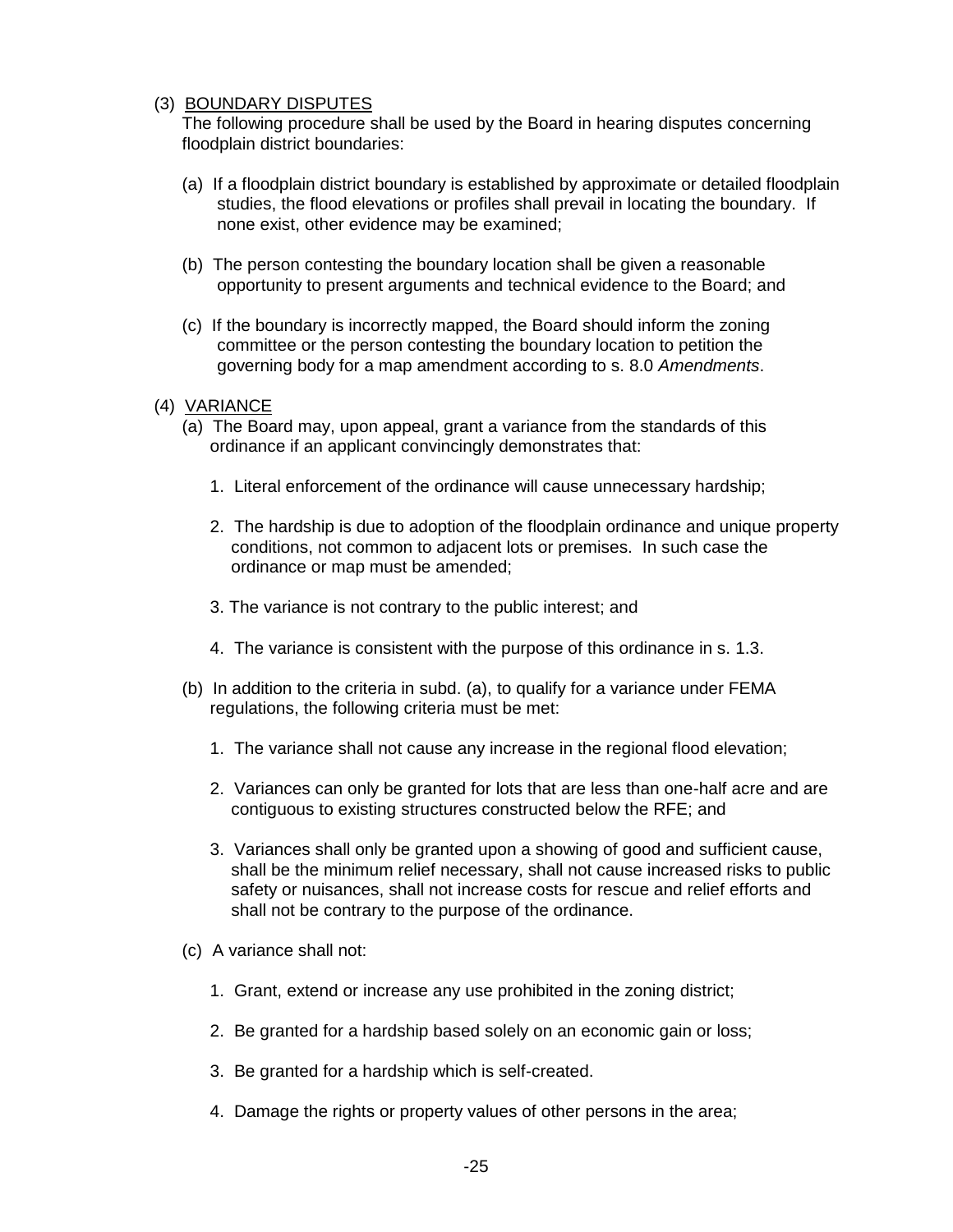- 5. Allow actions without the amendments to this ordinance or map(s) required in s. 8.0 *Amendments*; and
- 6. Allow any alteration of an historic structure, including its use, which would preclude its continued designation as an historic structure.
- (d) When a floodplain variance is granted the Board shall notify the applicant in writing that it may increase risks to life and property and flood insurance premiums could increase up to \$25.00 per \$100.00 of coverage. A copy shall be maintained with the variance record.

### **7.4 TO REVIEW APPEALS OF PERMIT DENIALS**

- (1) The Zoning Agency (s. 7.2) or Board shall review all data related to the appeal. This may include:
	- (a) Permit application data listed in s. 7.1(2);
	- (b) Floodway/floodfringe determination data in s. 5.4;
	- (c) Data listed in s. 3.3(1)(b) where the applicant has not submitted this information to the zoning administrator; and
	- (d) Other data submitted with the application, or submitted to the Board with the appeal.
- (2) For appeals of all denied permits the Board shall:
	- (a) Follow the procedures of s. 7.3;
	- (b) Consider zoning agency recommendations; and
	- (c) Either uphold the denial or grant the appeal.
- (3) For appeals concerning increases in regional flood elevation the Board shall:
	- (a) Uphold the denial where the Board agrees with the data showing an increase in flood elevation. Increases may only be allowed after amending the flood profile and map and all appropriate legal arrangements are made with all adversely affected property owners as per the requirements of s. 8.0 *Amendments*; and
	- (b) Grant the appeal where the Board agrees that the data properly demonstrates that the project does not cause an increase provided no other reasons for denial exist.

#### **7.5 FLOODPROOFING STANDARDS FOR NONCONFORMING STRUCTURES OR USES**

- (1) No permit or variance shall be issued for a non-residential structure designed to be watertight below the regional flood elevation until the applicant submits a plan certified by a registered professional engineer or architect that the floodproofing measures will protect the structure or development to the flood protection elevation and submits a FEMA Floodproofing Certificate.
- (2) For a structure designed to allow the entry of floodwaters, no permit or variance shall be issued until the applicant submits a plan either: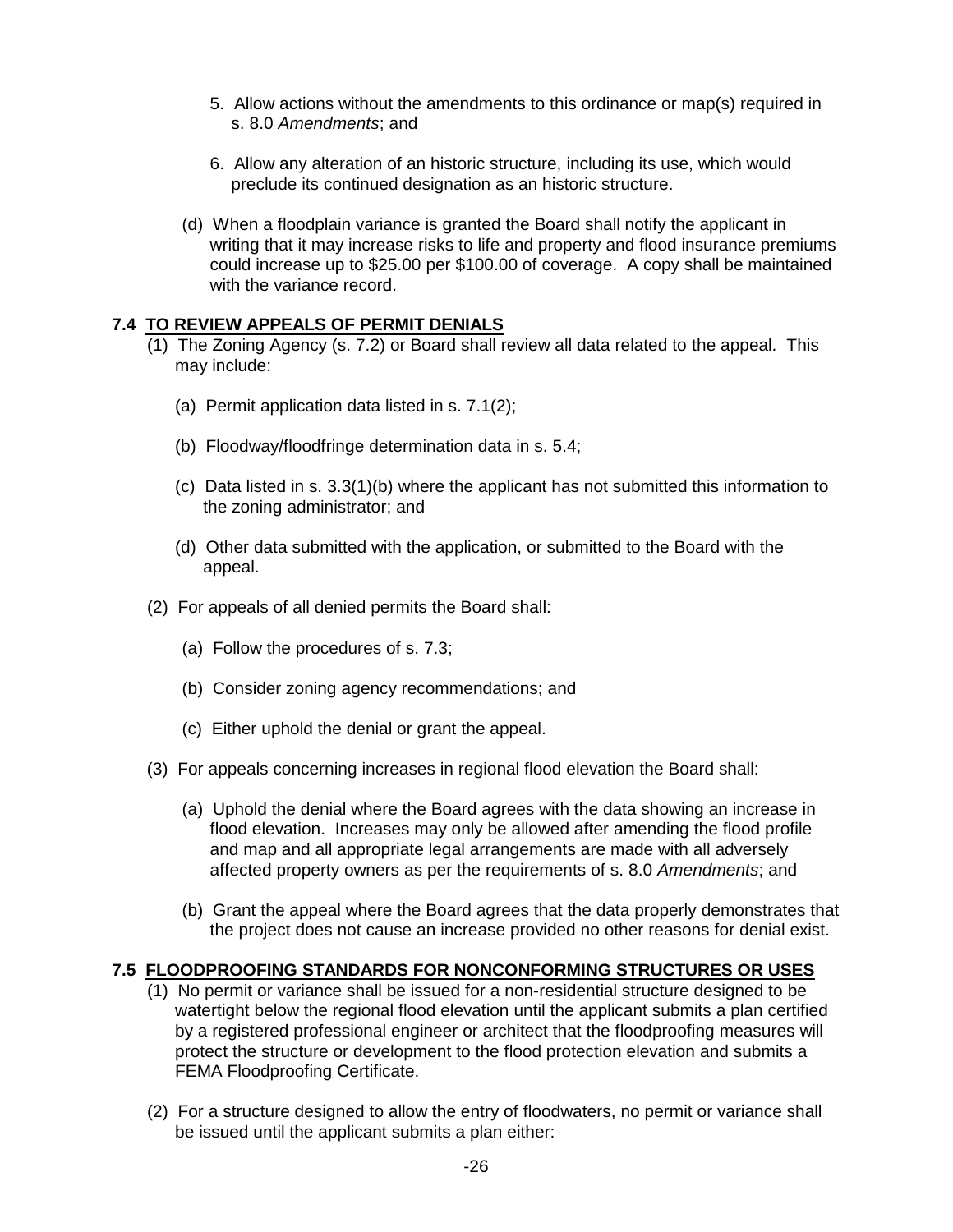- (a) certified by a registered professional engineer or architect; or
- (b) meets or exceeds the following standards:
	- 1. a minimum of two openings having a total net area of not less thank one square inch for every square foot of enclosed area subject to flooding;
	- 2. the bottom of all openings shall be no higher than one foot above grade; and
	- 3. openings may be equipped with screens, louvers, valves, or other coverings or devices provided that they permit the automatic entry and exit of floodwaters.
- (3) Floodproofing measures shall be designed, as appropriate, to:
	- (a) Withstand flood pressures, depths, velocities, uplift and impact forces and other regional flood factors;
	- (b) Protect structures to the flood protection elevation;
	- (c) Anchor structures to foundations to resist flotation and lateral movement; and
	- (d) Minimize or eliminate infiltration of flood waters.
	- (e) Minimize or eliminate discharges into flood waters.

#### **7.6 PUBLIC INFORMATION**

- (1) Place marks on structures to show the depth of inundation during the regional flood.
- (2) All maps, engineering data and regulations shall be available and widely distributed.
- (3) Real estate transfers should show what floodplain district any real property is in.

#### **8.0 AMENDMENTS**

Obstructions or increases may only be permitted if amendments are made to this ordinance, the official floodplain zoning maps, floodway lines and water surface profiles, in accordance with s. 8.1.

- (1) In AE Zones with a mapped floodway, no obstructions or increases shall be permitted unless the applicant receives a Conditional Letter of Map Revision from FEMA and amendments are made to this ordinance, the official floodplain zoning maps, floodway lines and water surface profiles, in accordance with s. 8.1. Any such alterations must be reviewed and approved by FEMA and the DNR.
- (2) In A Zones increases equal to or greater than 1.0 foot may only be permitted if the applicant receives a Conditional Letter of Map Revision from FEMA and amendments are made to this ordinance, the official floodplain maps, floodway lines, and water surface profiles, in accordance with s. 8.1.

### **8.1 GENERAL**

The governing body shall change or supplement the floodplain zoning district boundaries and this ordinance in the manner outlined in s. 8.2 below. Actions which require an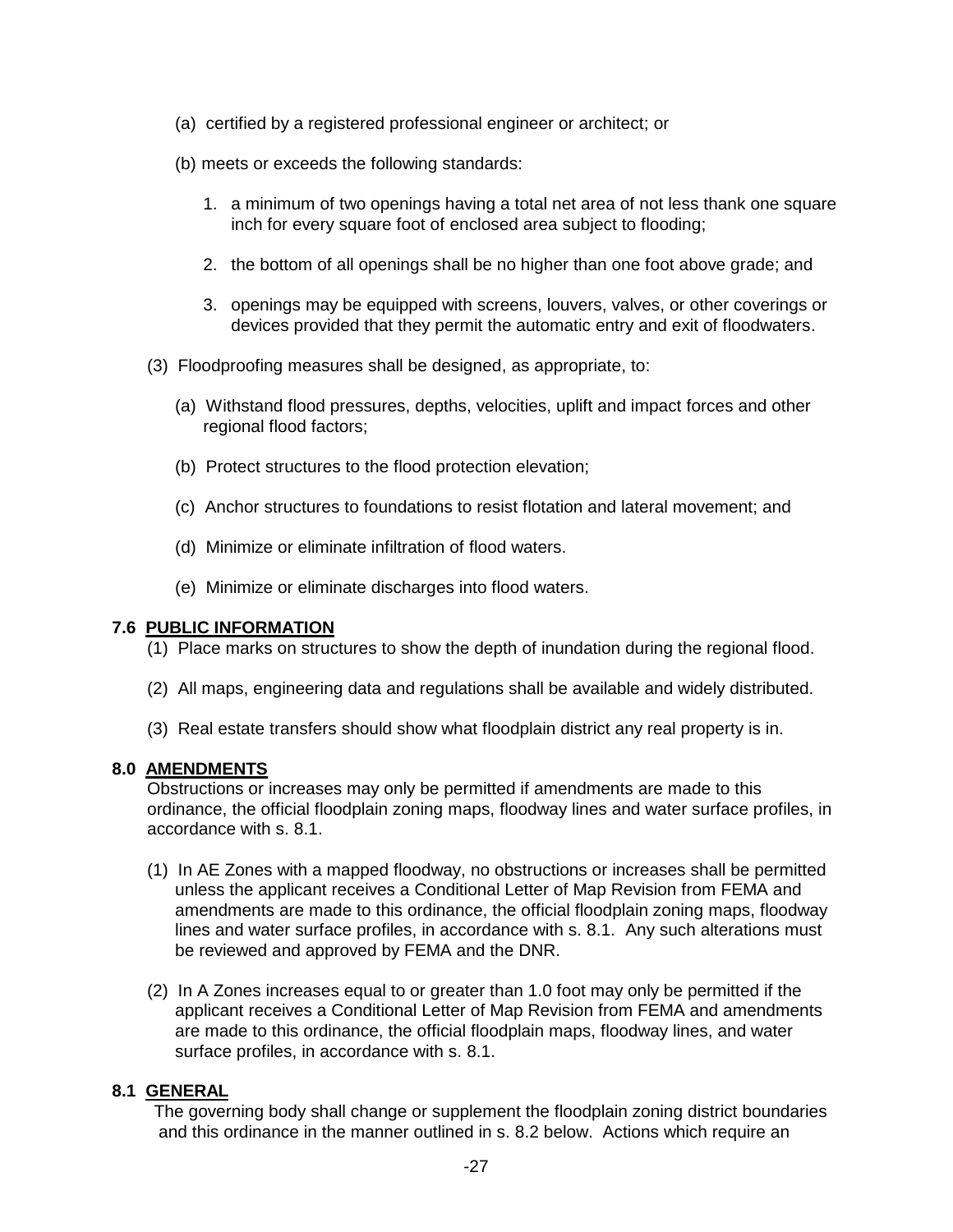amendment to the ordinance and/ or submittal of a Letter of Map Change (LOMC) include, but are not limited to, the following:

- (1) Any fill or floodway encroachment that obstructs flow causing any increase in the regional flood height;
- (2) Any change to the floodplain boundaries and/or watercourse alterations on the FIRM;
- (3) Any changes to any other officially adopted floodplain maps listed in 1.5 (2)(b);
- (4) Any floodplain fill which raises the elevation of the filled area to a height at or above the flood protection elevation and is contiguous to land lying outside the floodplain;
- (5) Correction of discrepancies between the water surface profiles and floodplain maps;
- (6) Any upgrade to a floodplain zoning ordinance text required by s. NR 116.05, Wis. Adm. Code, or otherwise required by law, or for changes by the municipality; and
- (7) All channel relocations and changes to the maps to alter floodway lines or to remove an area from the floodway or the floodfringe that is based on a base flood elevation from a FIRM requires prior approval by FEMA.

### **8.2 PROCEDURES**

Ordinance amendments may be made upon petition of any party according to the provisions of s. 62.23, Stats., for cities and villages, or 59.69, Stats., for counties. The petitions shall include all data required by ss. 5.4 and 7.1(2). The Land Use Permit shall not be issued until a Letter of Map Revision is issued by FEMA for the proposed changes.

- (1) The proposed amendment shall be referred to the zoning agency for a public hearing and recommendation to the governing body. The amendment and notice of public hearing shall be submitted to the Department Regional office for review prior to the hearing. The amendment procedure shall comply with the provisions of s. 62.23, Stats., for cities and villages or s. 59.69, Stats., for counties.
- (2) No amendments shall become effective until reviewed and approved by the Department.
- (3) All persons petitioning for a map amendment that obstructs flow causing any increase in the regional flood height, shall obtain flooding easements or other appropriate legal arrangements from all adversely affected property owners and notify local units of government before the amendment can be approved by the governing body.

### **9.0 ENFORCEMENT AND PENALTIES**

Any violation of the provisions of this ordinance by any person shall be unlawful and shall be referred to the municipal attorney who shall expeditiously prosecute all such violators. A violator shall, upon conviction, forfeit to the municipality a penalty of not less than \$ 5 (five dollars) and not more than \$50.00 (fifty dollars), together with a taxable cost of such action. Each day of continued violation shall constitute a separate offense. Every violation of this ordinance is a public nuisance and the creation may be enjoined and the maintenance may be abated by action at suit of the municipality, the state, or any citizen thereof pursuant to s. 87.30, Stats.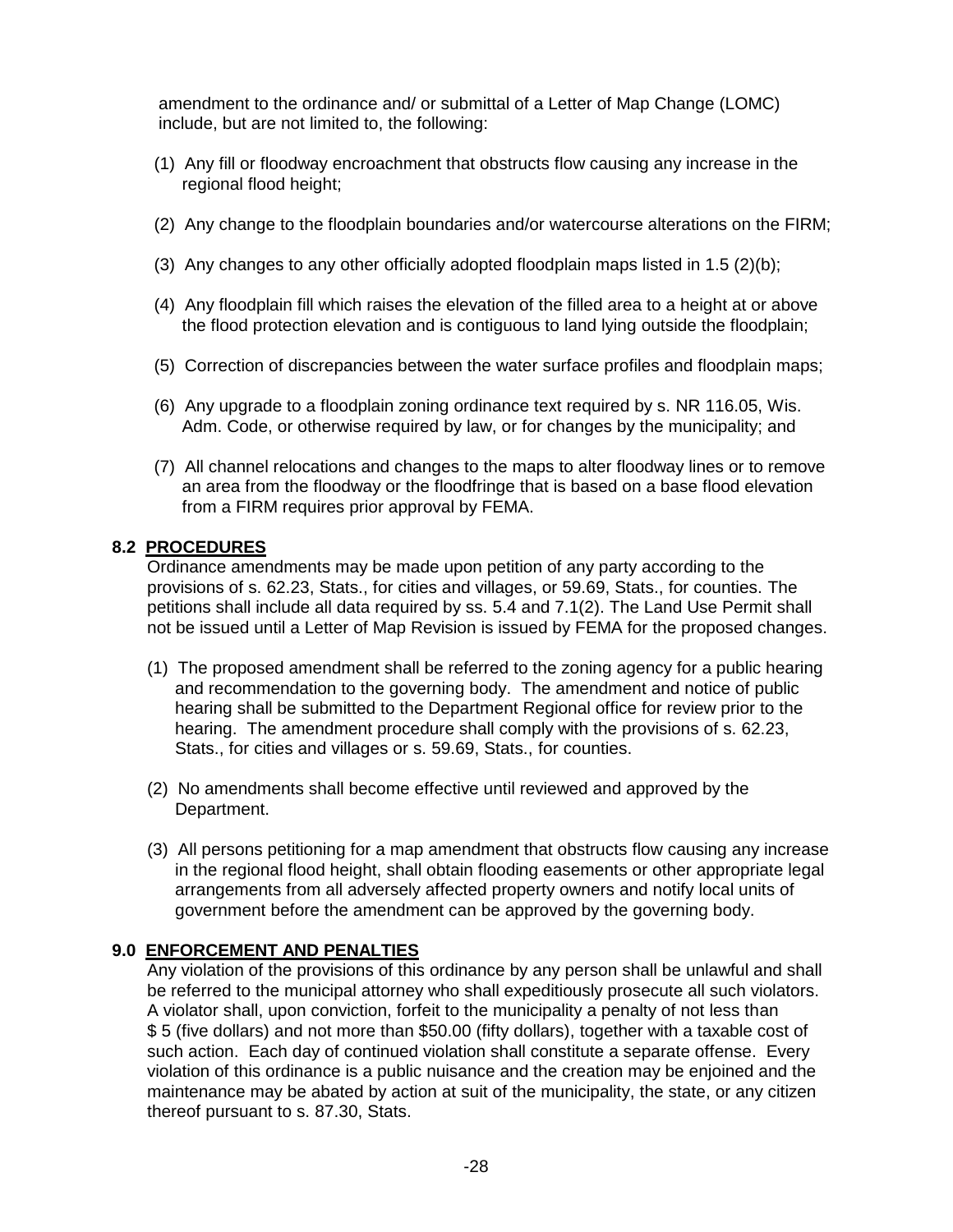### **10.0 DEFINITIONS**

Unless specifically defined, words and phrases in this ordinance shall have their common law meaning and shall be applied in accordance with their common usage. Words used in the present tense include the future, the singular number includes the plural and the plural number includes the singular. The word "may" is permissive, "shall" is mandatory and is not discretionary.

- 1. A ZONES Those areas shown on the Official Floodplain Zoning Map which would be inundated by the regional flood*.* These areas may be numbered or unnumbered A Zones. The A Zones may or may not be reflective of flood profiles, depending on the availability of data for a given area.
- 2. AH ZONE See "AREA OF SHALLOW FLOODING".
- 3. AO ZONE See "AREA OF SHALLOW FLOODING".
- 4. ACCESSORY STRUCTURE OR USE A facility, structure, building or use which is accessory or incidental to the principal use of a property, structure or building.
- 5. ALTERATION An enhancement, upgrading or substantial change or modifications other than an addition or repair to a dwelling or to electrical, plumbing, heating, ventilating, air conditioning and other systems within a structure.
- 6. AREA OF SHALLOW FLOODING A designated AO, AH, AR/AO, AR/AH, or VO zone on a community's Flood Insurance Rate Map (FIRM) with a 1 percent or greater annual chance of flooding to an average depth of 1 to 3 feet where a clearly defined channel does not exist, where the path of flooding is unpredictable, and where velocity flood may be evident. Such flooding is characterized by ponding or sheet flow.
- 7. BASE FLOOD Means the flood having a one percent chance of being equaled or exceeded in any given year, as published by FEMA as part of a FIS and depicted on a FIRM.
- 8. BASEMENT Any enclosed area of a building having its floor sub-grade, i.e., below ground level, on all sides.
- 9. BUILDING See STRUCTURE.
- 10. BULKHEAD LINE A geographic line along a reach of navigable water that has been adopted by a municipal ordinance and approved by the Department pursuant to s. 30.11, Stats., and which allows limited filling between this bulkhead line and the original ordinary highwater mark, except where such filling is prohibited by the floodway provisions of this ordinance.
- 11. CAMPGROUND Any parcel of land which is designed, maintained, intended or used for the purpose of providing sites for nonpermanent overnight use by 4 or more camping units, or which is advertised or represented as a camping area.
- 12. CAMPING UNIT Any portable device, no more than 400 square feet in area, used as a temporary shelter, including but not limited to a camping trailer, motor home, bus, van, pickup truck, or tent that is fully licensed, if required, and ready for highway use.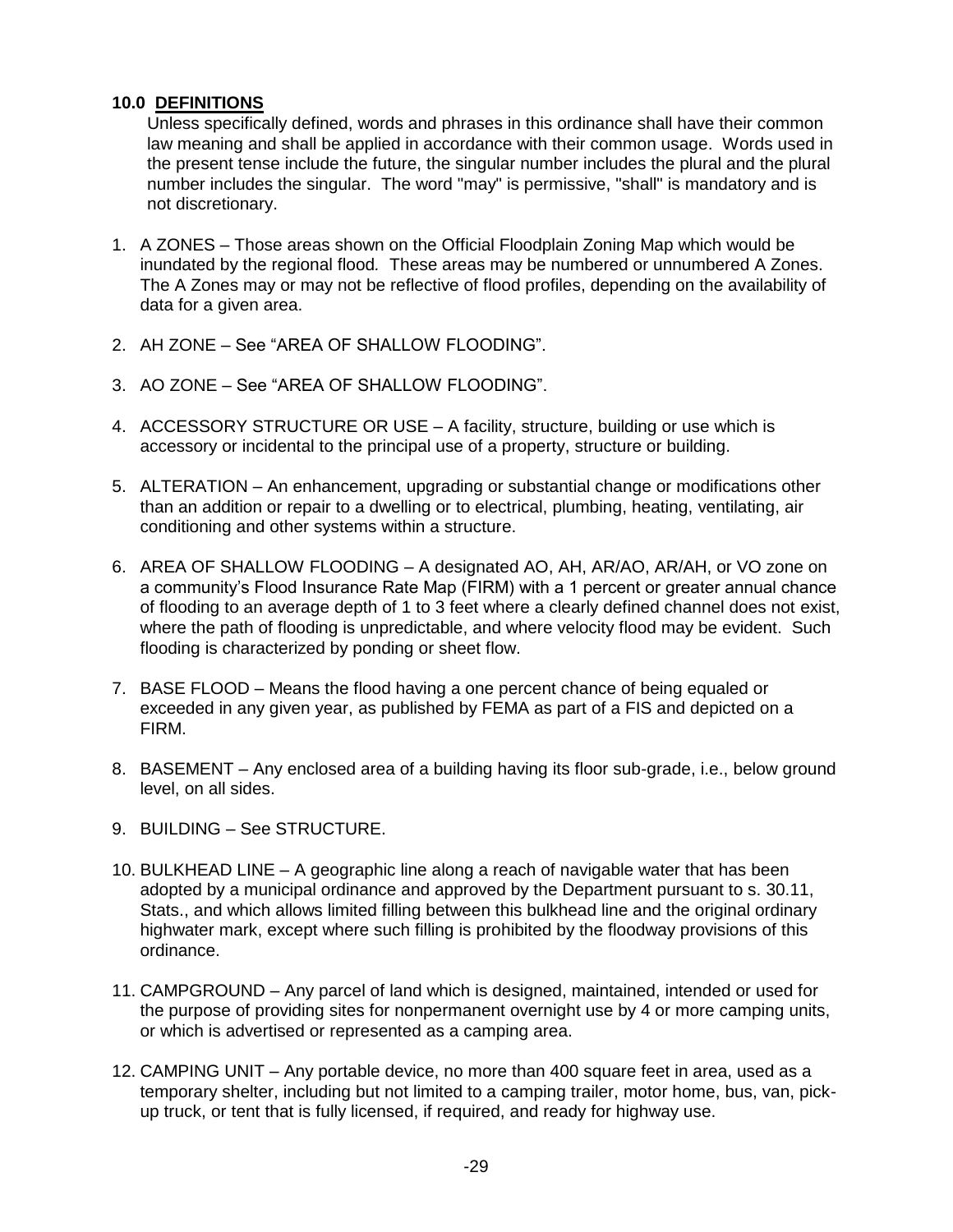- 13. CERTIFICATE OF COMPLIANCE A certification that the construction and the use of land or a building, the elevation of fill or the lowest floor of a structure is in compliance with all of the provisions of this ordinance.
- 14. CHANNEL A natural or artificial watercourse with definite bed and banks to confine and conduct normal flow of water.
- 15. CRAWLWAYS OR "CRAWL SPACE" An enclosed area below the first usable floor of a building, generally less than five feet in height, used for access to plumbing and electrical utilities.
- 16. DECK An unenclosed exterior structure that has no roof or sides, but has a permeable floor which allows the infiltration of precipitation.
- 17. DEPARTMENT The Wisconsin Department of Natural Resources.
- 18. DEVELOPMENT Any artificial change to improved or unimproved real estate, including, but not limited to, the construction of buildings, structures or accessory structures; the construction of additions or alterations to buildings, structures or accessory structures; the repair of any damaged structure or the improvement or renovation of any structure, regardless of percentage of damage or improvement; the placement of buildings or structures; subdivision layout and site preparation; mining, dredging, filling, grading, paving, excavation or drilling operations; the storage, deposition or extraction of materials or equipment; and the installation, repair or removal of public or private sewage disposal systems or water supply facilities.
- 19. DRYLAND ACCESS A vehicular access route which is above the regional flood elevation and which connects land located in the floodplain to land outside the floodplain, such as a road with its surface above regional flood elevation and wide enough for wheeled rescue and relief vehicles.
- 20. ENCROACHMENT Any fill, structure, equipment, use or development in the floodway.
- 21. FEDERAL EMERGENCY MANAGEMENT AGENCY (FEMA) The federal agency that administers the National Flood Insurance Program.
- 22. FLOOD INSURANCE RATE MAP (FIRM) A map of a community on which the Federal Insurance Administration has delineated both the floodplain and the risk premium zones applicable to the community. This map can only be amended by the Federal Emergency Management Agency.
- 23. FLOOD or FLOODING A general and temporary condition of partial or complete inundation of normally dry land areas caused by one of the following conditions:
	- The overflow or rise of inland waters:
	- The rapid accumulation or runoff of surface waters from any source;
	- The inundation caused by waves or currents of water exceeding anticipated cyclical levels along the shore of Lake Michigan or Lake Superior; or
	- The sudden increase caused by an unusually high water level in a natural body of water, accompanied by a severe storm, or by an unanticipated force of nature, such as a seiche, or by some similarly unusual event.
- 24. FLOOD FREQUENCY The probability of a flood occurrence which is determined from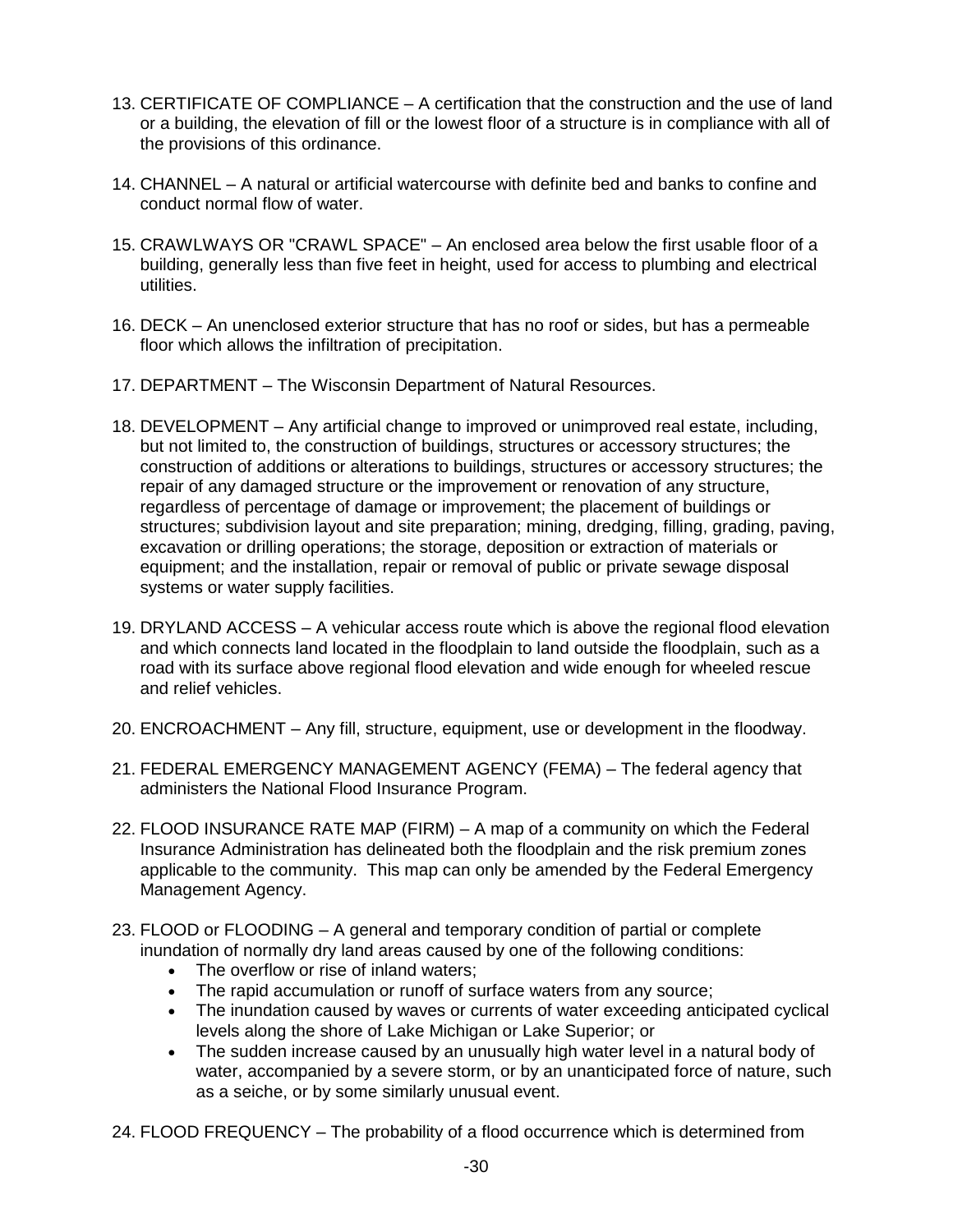statistical analyses. The frequency of a particular flood event is usually expressed as occurring, on the average once in a specified number of years or as a percent (%) chance of occurring in any given year.

- 25. FLOODFRINGE That portion of the floodplain outside of the floodway which is covered by flood waters during the regional flood and associated with standing water rather than flowing water.
- 26. FLOOD HAZARD BOUNDARY MAP A map designating approximate flood hazard areas. Flood hazard areas are designated as unnumbered A-Zones and do not contain floodway lines or regional flood elevations. This map forms the basis for both the regulatory and insurance aspects of the National Flood Insurance Program (NFIP) until superseded by a Flood Insurance Study and a Flood Insurance Rate Map.
- 27. FLOOD INSURANCE STUDY A technical engineering examination, evaluation, and determination of the local flood hazard areas. It provides maps designating those areas affected by the regional flood and provides both flood insurance rate zones and base flood elevations and may provide floodway lines. The flood hazard areas are designated as numbered and unnumbered A-Zones. Flood Insurance Rate Maps, that accompany the Flood Insurance Study, form the basis for both the regulatory and the insurance aspects of the National Flood Insurance Program.
- 28. FLOODPLAIN Land which has been or may be covered by flood water during the regional flood. It includes the floodway and the floodfringe, and may include other designated floodplain areas for regulatory purposes.
- 29. FLOODPLAIN ISLAND A natural geologic land formation within the floodplain that is surrounded, but not covered, by floodwater during the regional flood.
- 30. FLOODPLAIN MANAGEMENT Policy and procedures to insure wise use of floodplains, including mapping and engineering, mitigation, education, and administration and enforcement of floodplain regulations.
- 31. FLOOD PROFILE A graph or a longitudinal profile line showing the relationship of the water surface elevation of a flood event to locations of land surface elevations along a stream or river.
- 32. FLOODPROOFING Any combination of structural provisions, changes or adjustments to properties and structures, water and sanitary facilities and contents of buildings subject to flooding, for the purpose of reducing or eliminating flood damage.
- 33. FLOOD PROTECTION ELEVATION An elevation of two feet of freeboard above the water surface profile elevation designated for the regional flood. (Also see: FREEBOARD.)
- 34. FLOOD STORAGE Those floodplain areas where storage of floodwaters has been taken into account during analysis in reducing the regional flood discharge.
- 35. FLOODWAY The channel of a river or stream and those portions of the floodplain adjoining the channel required to carry the regional flood discharge.
- 36. FREEBOARD A safety factor expressed in terms of a specified number of feet above a calculated flood level. Freeboard compensates for any factors that cause flood heights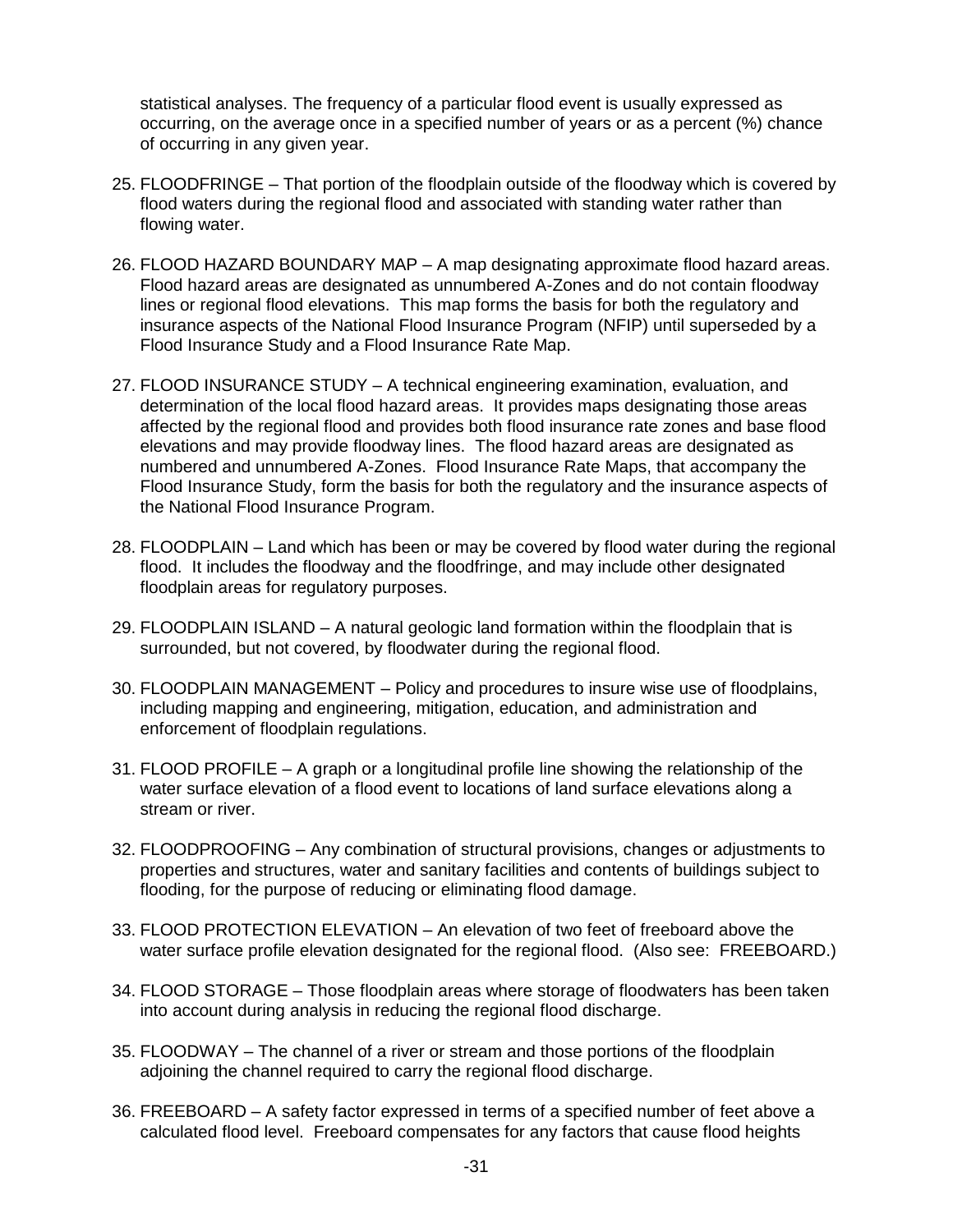greater than those calculated, including ice jams, debris accumulation, wave action, obstruction of bridge openings and floodways, the effects of watershed urbanization, loss of flood storage areas due to development and aggregation of the river or stream bed.

- 37. HABITABLE STRUCTURE Any structure or portion thereof used or designed for human habitation.
- 38. HEARING NOTICE Publication or posting meeting the requirements of Ch. 985, Stats. For appeals, a Class 1 notice, published once at least one week (7 days) before the hearing, is required. For all zoning ordinances and amendments, a Class 2 notice, published twice, once each week consecutively, the last at least a week (7 days) before the hearing. Local ordinances or bylaws may require additional notice, exceeding these minimums.
- 39. HIGH FLOOD DAMAGE POTENTIAL Damage that could result from flooding that includes any danger to life or health or any significant economic loss to a structure or building and its contents.
- 40. HIGHEST ADJACENT GRADE The highest natural elevation of the ground surface prior to construction next to the proposed walls of a structure.
- 41. HISTORIC STRUCTURE Any structure that is either:
	- Listed individually in the National Register of Historic Places or preliminarily determined by the Secretary of the Interior as meeting the requirements for individual listing on the National Register;
	- Certified or preliminarily determined by the Secretary of the Interior as contributing to the historical significance of a registered historic district or a district preliminarily determined by the Secretary to qualify as a registered historic district;
	- Individually listed on a state inventory of historic places in states with historic preservation programs which have been approved by the Secretary of the Interior; or
	- Individually listed on a local inventory of historic places in communities with historic preservation programs that have been certified either by an approved state program, as determined by the Secretary of the Interior; or by the Secretary of the Interior in states without approved programs.
- 42. INCREASE IN REGIONAL FLOOD HEIGHT A calculated upward rise in the regional flood elevation greater than 0.00 foot, based on a comparison of existing conditions and proposed conditions which is directly attributable to development in the floodplain but not attributable to manipulation of mathematical variables such as roughness factors, expansion and contraction coefficients and discharge.
- 43. LAND USE Any nonstructural use made of unimproved or improved real estate. (Also see DEVELOPMENT.)
- 44. LOWEST ADJACENT GRADE Elevation of the lowest ground surface that touches any of the exterior walls of a building.
- 45. LOWEST FLOOR The lowest floor of the lowest enclosed area (including basement). An unfinished or flood resistant enclosure, usable solely for parking of vehicles, building access or storage in an area other than a basement area is not considered a building's lowest floor; provided that such enclosure is not built so as to render the structure in violation of the applicable non-elevation design requirements of 44 CFR 60.3.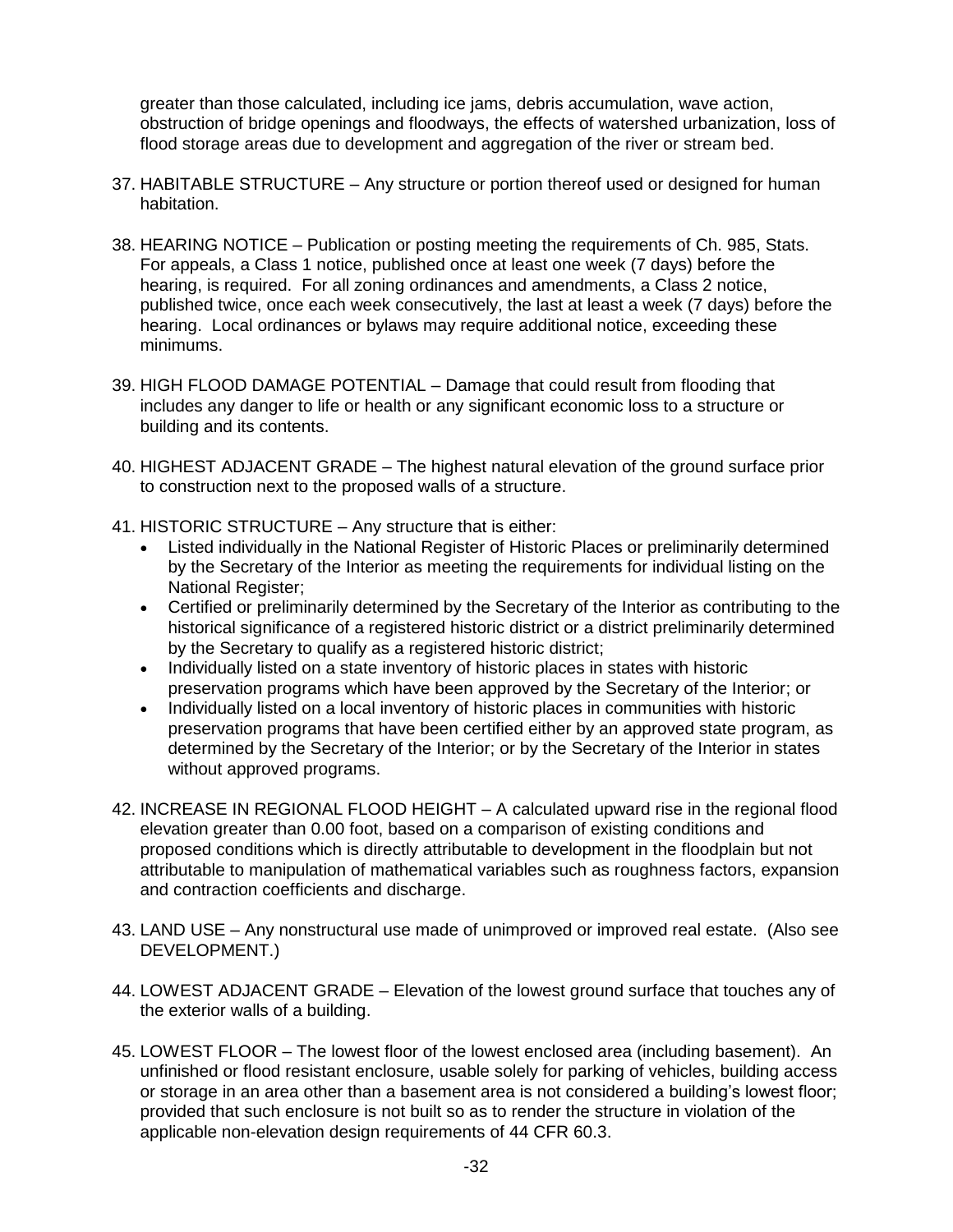- 46. MAINTENANCE The act or process of restoring to original soundness, including redecorating, refinishing, non structural repairs, or the replacement of existing fixtures, systems or equipment with equivalent fixtures, systems or structures.
- 47. MANUFACTURED HOME A structure transportable in one or more sections, which is built on a permanent chassis and is designed to be used with or without a permanent foundation when connected to required utilities. The term "manufactured home" includes a mobile home but does not include a "mobile recreational vehicle."
- 48. MOBILE/MANUFACTURED HOME PARK OR SUBDIVISION A parcel (or contiguous parcels) of land, divided into two or more manufactured home lots for rent or sale.
- 49. MOBILE/MANUFACTURED HOME PARK OR SUBDIVISION, EXISTING A parcel of land, divided into two or more manufactured home lots for rent or sale, on which the construction of facilities for servicing the lots is completed before the effective date of this ordinance. At a minimum, this would include the installation of utilities, the construction of streets and either final site grading or the pouring of concrete pads.
- 50. MOBILE/MANUFACTURED HOME PARK, EXPANSION TO EXISTING The preparation of additional sites by the construction of facilities for servicing the lots on which the manufactured homes are to be affixed. This includes installation of utilities, construction of streets and either final site grading, or the pouring if concrete pads.
- 51. MOBILE RECREATIONAL VEHICLE A vehicle which is built on a single chassis, 400 square feet or less when measured at the largest horizontal projection, designed to be selfpropelled, carried or permanently towable by a licensed, light-duty vehicle, is licensed for highway use if registration is required and is designed primarily not for use as a permanent dwelling, but as temporary living quarters for recreational, camping, travel or seasonal use. Manufactured homes that are towed or carried onto a parcel of land, but do not remain capable of being towed or carried, including park model homes, do not fall within the definition of "mobile recreational vehicles."
- 52. MODEL, CORRECTED EFFECTIVE A hydraulic engineering model that corrects any errors that occur in the Duplicate Effective Model, adds any additional cross sections to the Duplicate Effective Model, or incorporates more detailed topographic information than that used in the current effective model.
- 53. MODEL, DUPLICATE EFFECTIVE A copy of the hydraulic analysis used in the effective FIS and referred to as the effective model.
- 54. MODEL, EFFECTIVE The hydraulic engineering model that was used to produce the current effective Flood Insurance Study.
- 55. MODEL, EXISTING (PRE-PROJECT) A modification of the Duplicate Effective Model or Corrected Effective Model to reflect any man made modifications that have occurred within the floodplain since the date of the effective model but prior to the construction of the project for which the revision is being requested. If no modification has occurred since the date of the effective model, then this model would be identical to the Corrected Effective Model or Duplicate Effective Model.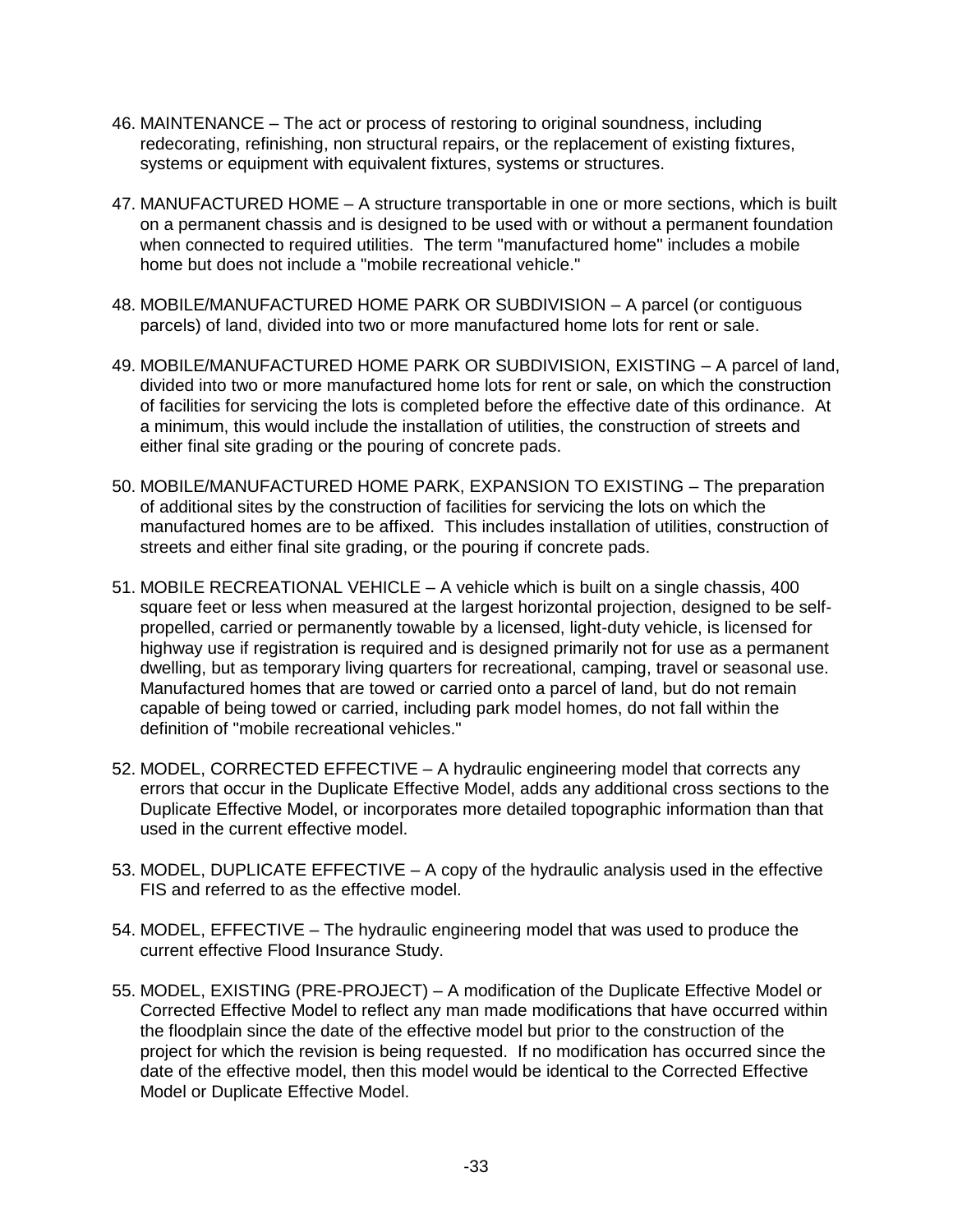- 56. MODEL, REVISED (POST-PROJECT) A modification of the Existing or Pre-Project Conditions Model, Duplicate Effective Model or Corrected Effective Model to reflect revised or post-project conditions.
- 57. MUNICIPALITY" or "MUNICIPAL The county, city or village governmental units enacting, administering and enforcing this zoning ordinance.
- 58. NAVD" or "NORTH AMERICAN VERTICAL DATUM Elevations referenced to mean sea level datum, 1988 adjustment.
- 59. NGVD or NATIONAL GEODETIC VERTICAL DATUM Elevations referenced to mean sea level datum, 1929 adjustment.
- 60. NEW CONSTRUCTION For floodplain management purposes, "new construction" means structures for which the start of construction commenced on or after the effective date of floodplain zoning regulations adopted by this community and includes any subsequent improvements to such structures. For the purpose of determining flood insurance rates, it includes any structures for which the "start of construction" commenced on or after the effective date of an initial FIRM or after December 31, 1974, whichever is later, and includes any subsequent improvements to such structures.
- 61. NONCONFORMING STRUCTURE An existing lawful structure or building which is not in conformity with the dimensional or structural requirements of this ordinance for the area of the floodplain which it occupies. (For example, an existing residential structure in the floodfringe district is a conforming use. However, if the lowest floor is lower than the flood protection elevation, the structure is nonconforming.)
- 62. NONCONFORMING USE An existing lawful use or accessory use of a structure or building which is not in conformity with the provisions of this ordinance for the area of the floodplain which it occupies. (Such as a residence in the floodway.)
- 63. OBSTRUCTION TO FLOW Any development which blocks the conveyance of floodwaters such that this development alone or together with any future development will cause an increase in regional flood height.
- 64. OFFICIAL FLOODPLAIN ZONING MAP That map, adopted and made part of this ordinance, as described in s. 1.5(2), which has been approved by the Department and FEMA.
- 65. OPEN SPACE USE Those uses having a relatively low flood damage potential and not involving structures.
- 66. ORDINARY HIGHWATER MARK The point on the bank or shore up to which the presence and action of surface water is so continuous as to leave a distinctive mark such as by erosion, destruction or prevention of terrestrial vegetation, predominance of aquatic vegetation, or other easily recognized characteristic.
- 67. PERSON An individual, or group of individuals, corporation, partnership, association, municipality or state agency.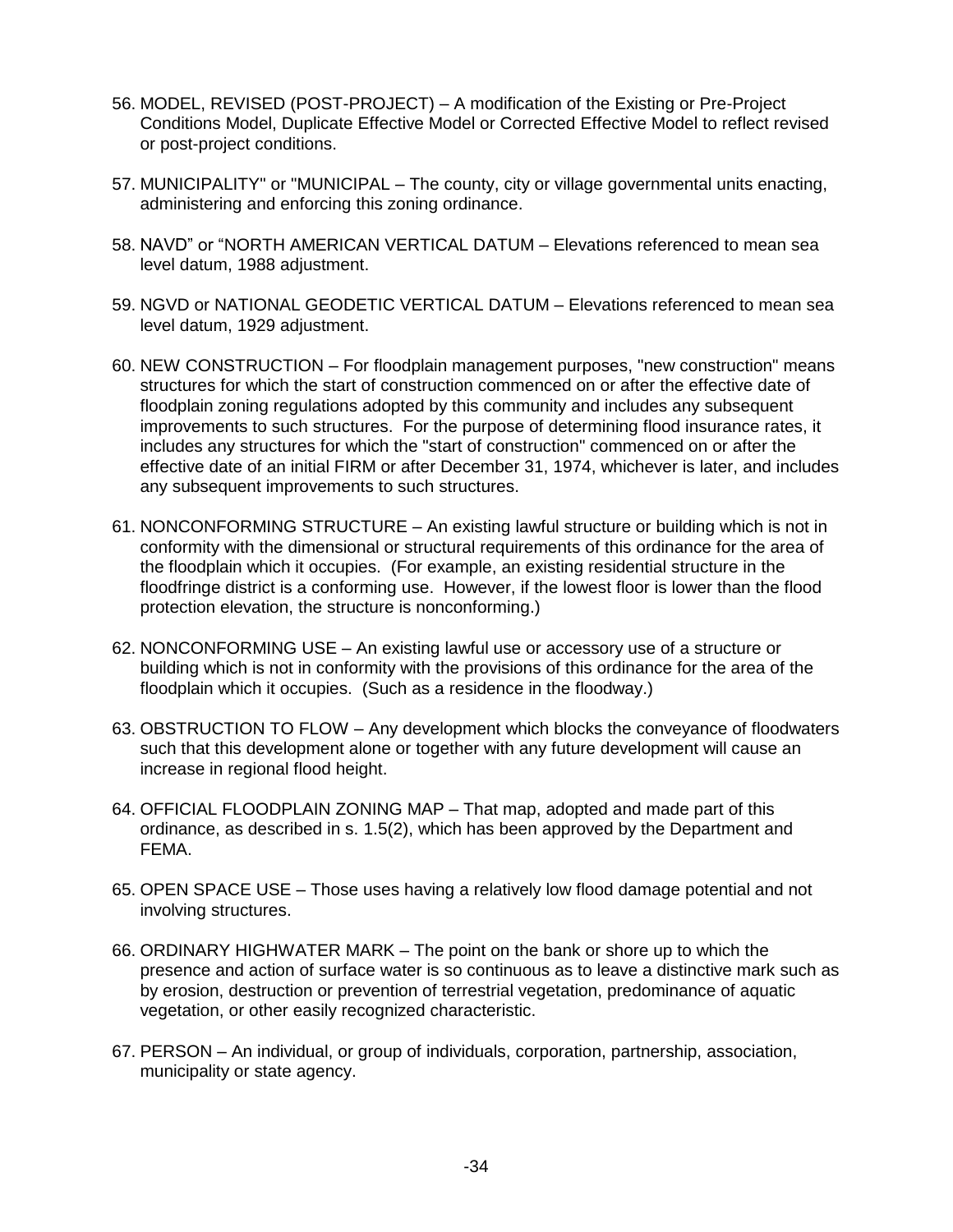- 68. PRIVATE SEWAGE SYSTEM A sewage treatment and disposal system serving one structure with a septic tank and soil absorption field located on the same parcel as the structure. It also means an alternative sewage system approved by the Department of Commerce, including a substitute for the septic tank or soil absorption field, a holding tank, a system serving more than one structure or a system located on a different parcel than the structure.
- 69. PUBLIC UTILITIES Those utilities using underground or overhead transmission lines such as electric, telephone and telegraph, and distribution and collection systems such as water, sanitary sewer and storm sewer.
- 70. REASONABLY SAFE FROM FLOODING Means base flood waters will not inundate the land or damage structures to be removed from the floodplain and that any subsurface waters related to the base flood will not damage existing or proposed buildings.
- 71. REGIONAL FLOOD A flood determined to be representative of large floods known to have occurred in Wisconsin. A regional flood is a flood with a one percent chance of being equaled or exceeded in any given year, and if depicted on the FIRM, the RFE is equivalent to the BFE.
- 72. START OF CONSTRUCTION The date the building permit was issued, provided the actual start of construction, repair, reconstruction, rehabilitation, addition, placement, or other improvement was within 180 days of the permit date. The actual start means either the first placement of permanent construction on a site, such as the pouring of slab or footings, the installation of piles, the construction of columns, or any work beyond initial excavation, or the placement of a manufactured home on a foundation. Permanent construction does not include land preparation, such as clearing, grading and filling, nor does it include the installation of streets and/or walkways, nor does it include excavation for a basement, footings, piers or foundations or the erection of temporary forms, nor does it include the installation on the property of accessory buildings, such as garages or sheds not occupied as dwelling units or not part of the main structure. For an alteration, the actual start of construction means the first alteration of any wall, ceiling, floor or other structural part of a building, whether or not that alteration affects the external dimensions of the building.
- 73. STRUCTURE Any manmade object with form, shape and utility, either permanently or temporarily attached to, placed upon or set into the ground, stream bed or lake bed, including, but not limited to, roofed and walled buildings, gas or liquid storage tanks, bridges, dams and culverts.
- 74. SUBDIVISION Has the meaning given in s. 236.02(12), Wis. Stats.
- 75. SUBSTANTIAL DAMAGE Damage of any origin sustained by a structure, whereby the cost of restoring the structure to its pre-damaged condition would equal or exceed 50 percent of the equalized assessed value of the structure before the damage occurred.
- 76. SUBSTANTIAL IMPROVEMENT Any repair, reconstruction, rehabilitation, addition or improvement of a building or structure, the cost of which equals or exceeds 50 percent of the equalized assessed value of the structure before the improvement or repair is started. If the structure has sustained substantial damage, any repairs are considered substantial improvement regardless of the work preformed. The term does not, however, include either any project for the improvement of a building required to correct existing health, sanitary or